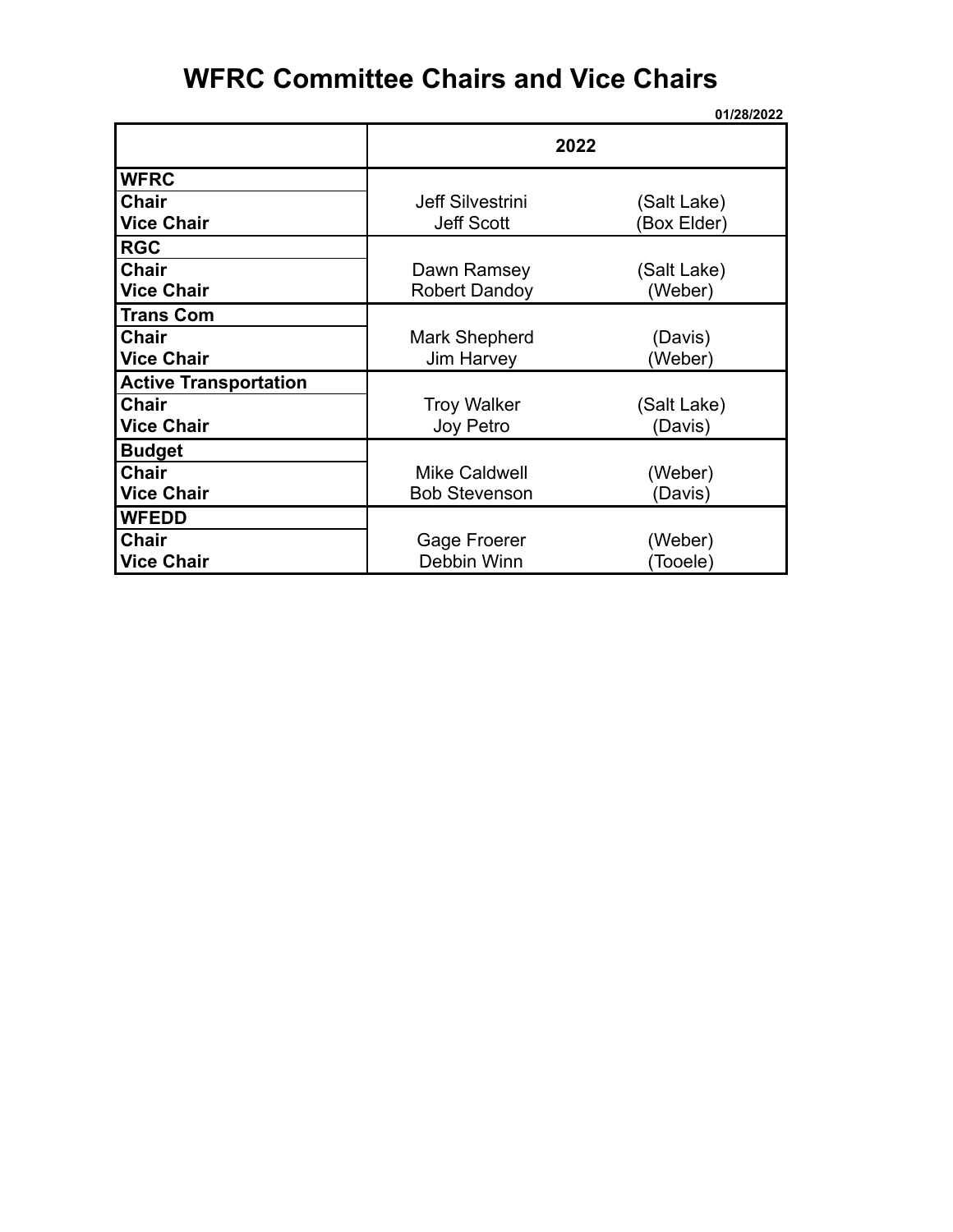# **Wasatch Front Regional Council**

**Governing body for WFRC; principally local elected officials from around the region**

**01/28/2022**

| <b>2022 WFRC MEMBERS</b>                           |                                     |
|----------------------------------------------------|-------------------------------------|
| <b>BOX ELDER COUNTY</b>                            |                                     |
| Jeff Scott (Vice Chair)<br>Member -                | <b>Box Elder County</b>             |
| Alternate - Dennis Bott                            | <b>Brigham City</b>                 |
| <b>DAVIS COUNTY MEMBERS</b>                        |                                     |
| Joy Petro                                          | Layton                              |
| Mark Shepherd                                      | Clearfield                          |
| John Pohlman                                       | <b>Fruit Heights</b>                |
| <b>Bob Stevenson</b>                               | Davis County                        |
| Alternates - All Davis County COG members          |                                     |
| <b>MORGAN COUNTY</b>                               |                                     |
| Member - Mike Newton                               | Morgan County                       |
| Alternate - Blaine Fackrell                        | Morgan County                       |
| <b>SALT LAKE COUNTY MEMBERS</b>                    |                                     |
| Jenny Wilson                                       | Salt Lake County                    |
| Erin Mendenhall                                    | Salt Lake City                      |
| <b>Troy Walker</b>                                 | <b>Draper</b>                       |
| <b>Aimee Winder Newton</b>                         | Salt Lake County                    |
| Jeff Silvestrini (Chair)                           | <b>Millcreek</b>                    |
| <b>Robert Dahle</b>                                | Holladay                            |
| <b>Dirk Burton</b><br>West Jordan                  |                                     |
| Kristie Overson<br>Taylorsville                    |                                     |
| Alternates - All Salt Lake County COG members      |                                     |
| <b>TOOELE COUNTY</b>                               |                                     |
| Member - Scott Wardle                              | <b>Tooele County</b>                |
| Alternate - Debbie Winn                            | <b>Tooele City</b>                  |
| <b>WEBER COUNTY MEMBERS</b>                        |                                     |
| <b>Scott Jenkins</b>                               | <b>Weber County</b>                 |
| Jim Harvey                                         | <b>Weber County</b>                 |
| <b>Mark Allen</b><br><b>Washington Terrace</b>     |                                     |
| <b>Mike Caldwell</b>                               | Ogden                               |
| Alternates - All Weber County COG members          |                                     |
| <b>UDOT &amp; UTA</b>                              |                                     |
| Member - Carlos Braceras                           | <b>UDOT</b>                         |
| Alternate - Teri Newell                            | <b>UDOT</b>                         |
| Member - Carlton Christensen                       | <b>UTA</b>                          |
| Alternate - Beth Holbrook                          | <b>UTA</b>                          |
| <b>NON-VOTING MEMBERS</b>                          |                                     |
| Lorene Kamalu                                      | <b>Utah Association of Counties</b> |
| Dawn Ramsey                                        | Utah League of Cities and Towns     |
| <b>WFRC Appointments from other organizations:</b> |                                     |
| Ari Bruening                                       | <b>Envision Utah</b>                |
| Wayne Harper                                       | <b>Utah State Senate</b>            |
| <b>Mike Schultz</b>                                | Utah State House of Representatives |
| Laura Hanson                                       | Utah State Planning Director/GOPB   |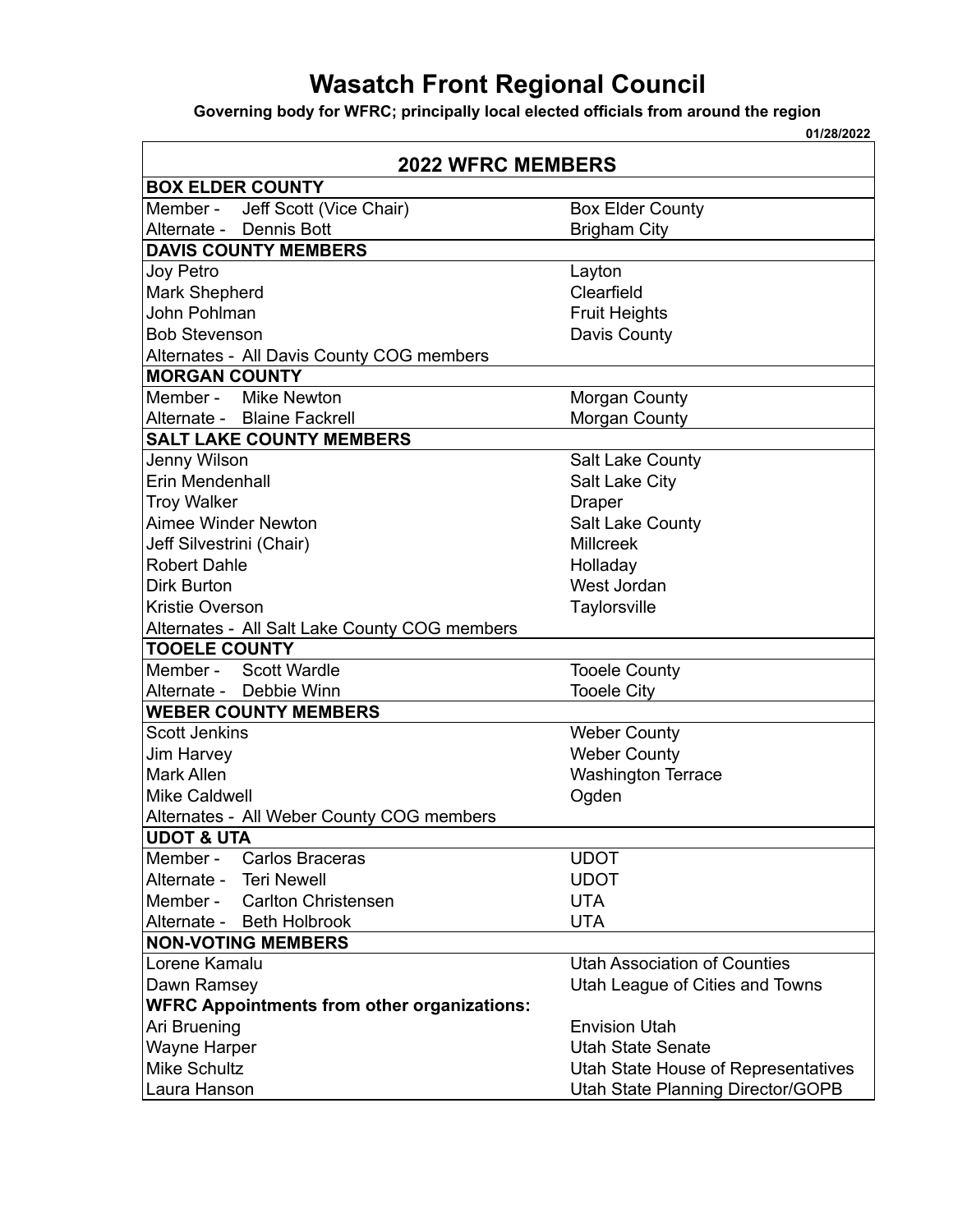# **Regional Growth Committee**

**Long-range planning for transportation, growth and development**

| 2pgs                     | 01/28/2022                           |  |  |
|--------------------------|--------------------------------------|--|--|
|                          | <b>2022 RGC MEMBERS</b>              |  |  |
| <b>BOX ELDER COUNTY</b>  |                                      |  |  |
|                          | <b>Box Elder County Appointments</b> |  |  |
| Member -                 | Dennis Bott (Brigham City)           |  |  |
| Alternate -              | Jeff Scott (Box Elder)               |  |  |
| <b>DAVIS COUNTY</b>      |                                      |  |  |
| <b>WFRC Appointments</b> |                                      |  |  |
| Member -                 | John Pohlman (Fruit Heights)         |  |  |
| Alternate -              | Kendalyn Harris (Bountiful)          |  |  |
| <b>COG Appointments</b>  |                                      |  |  |
| Member -                 | Brian Horrocks (North Salt Lake)     |  |  |
| Alternate -              | Ryan Westergard (Woods Cross)        |  |  |
| <b>MORGAN COUNTY</b>     |                                      |  |  |
| <b>COG Appointments</b>  |                                      |  |  |
| Member-                  | Robert McConnell (Morgan County)     |  |  |
| Alternate -              | Matt Wilson (Morgan County)          |  |  |
| <b>SALT LAKE COUNTY</b>  |                                      |  |  |
| <b>WFRC Appointments</b> |                                      |  |  |
| Member -                 | Dawn Ramsey (South Jordan) (Chair)   |  |  |
| Alternate -              | Marcus Stevenson (Midvale)           |  |  |
| <b>COG Appointments</b>  |                                      |  |  |
| Member -                 | Jenny Wilson (Salt Lake County)      |  |  |
| Member -                 | Richard Snelgrove (Salt Lake County) |  |  |
| Member -                 | Monica Zoltanski (Sandy)             |  |  |
| Alternate -              | Lorin Palmer (Herriman)              |  |  |
| Alternate -              | Dan Peay (Magna)                     |  |  |
| Alternate -              | Cherie Wood (South Salt Lake)        |  |  |
| Alternate -              | <b>Brett Hales (Murray)</b>          |  |  |
| <b>TOOELE COUNTY</b>     |                                      |  |  |
| <b>COG Appointments</b>  |                                      |  |  |
| Member -                 | Kendall Thomas (Tooele County)       |  |  |
| Alternate -              | Ed Hansen (Tooele City)              |  |  |
| <b>WEBER COUNTY</b>      |                                      |  |  |
| <b>WFRC Appointments</b> |                                      |  |  |
| Member -                 | Jim Harvey (Weber County)            |  |  |
| Alternate -              | Dale Fowers (Hooper)                 |  |  |
| <b>COG Appointments</b>  |                                      |  |  |
| Member -                 | Robert Dandoy (Roy) (Vice Chair)     |  |  |
| Alternate -              | Gordan Cutler (Uintah)               |  |  |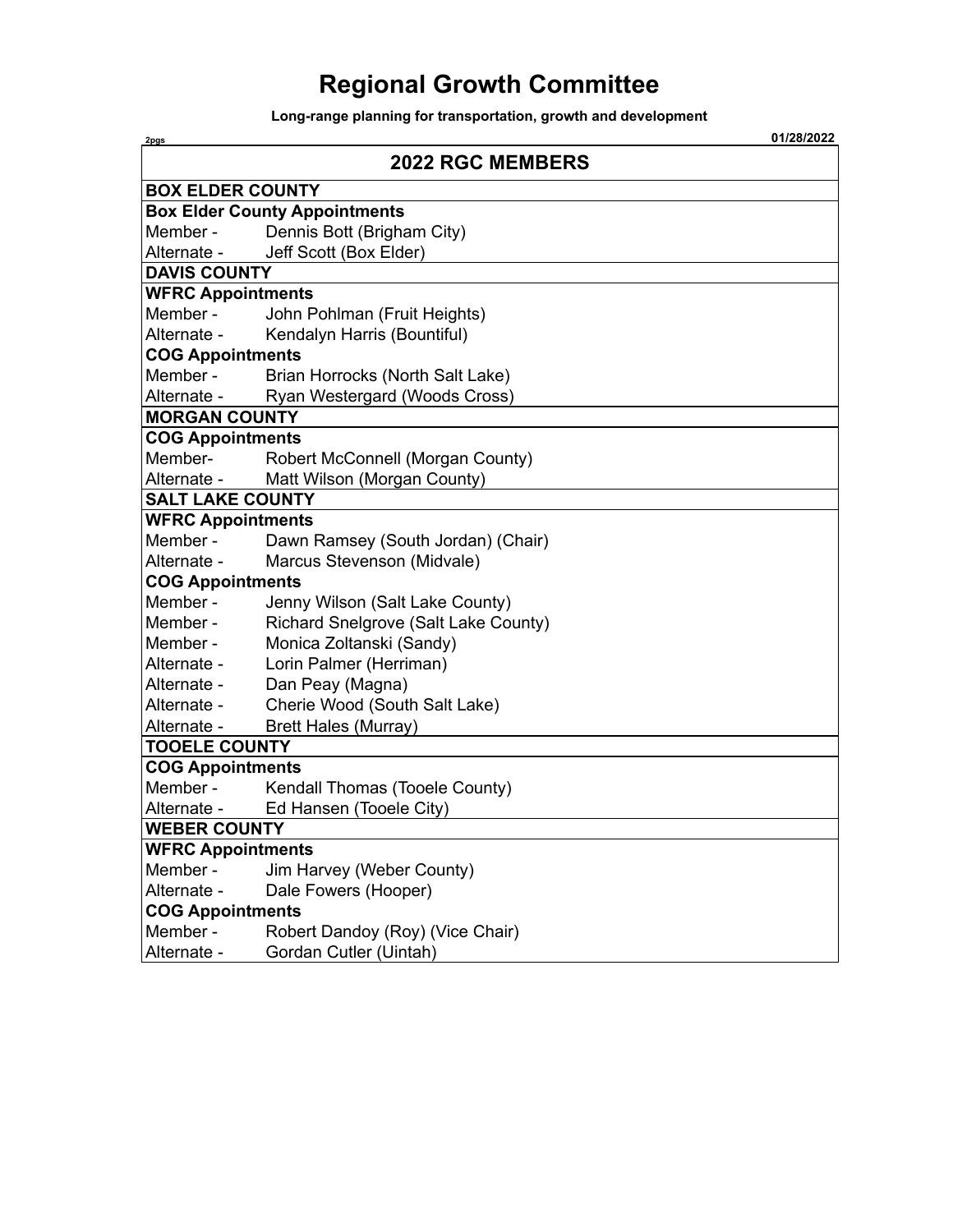RGC Continued . . . **01/28/2022**

|                                | <b>2022 RGC MEMBERS</b>                            |                                  |  |
|--------------------------------|----------------------------------------------------|----------------------------------|--|
| <b>OTHER APPOINTMENTS:</b>     |                                                    |                                  |  |
|                                | <b>Utah Transportation Commission:</b>             |                                  |  |
| Member -                       | <b>Natalie Gochnour</b>                            |                                  |  |
| Alternate -                    | <b>Kevin Van Tassell</b>                           |                                  |  |
| <b>UTA Board:</b>              |                                                    |                                  |  |
|                                | Member - Beth Holbrook                             |                                  |  |
|                                | Alternate - Carlton Christensen                    |                                  |  |
| <b>Utah Air Quality Board:</b> |                                                    |                                  |  |
|                                | Member - Erin Mendenhall                           |                                  |  |
| Alternate -                    |                                                    |                                  |  |
| <b>Envision Utah:</b>          |                                                    |                                  |  |
| Member - Ari Bruening          |                                                    |                                  |  |
| Alternate - Ryan Beck          |                                                    |                                  |  |
| <b>NON-VOTING MEMBERS</b>      |                                                    |                                  |  |
| <b>UDOT Representative:</b>    |                                                    |                                  |  |
| Member - Ben Huot              |                                                    |                                  |  |
| Alternate - Andrea Olson       |                                                    |                                  |  |
| <b>UTA Representative:</b>     |                                                    |                                  |  |
| Member - Russ Fox              |                                                    |                                  |  |
| Alternate - Kerry Doane        |                                                    |                                  |  |
|                                | Air Quality Board, DAQ Staff Representative:       |                                  |  |
|                                | <b>Bryce Bird</b>                                  |                                  |  |
|                                | <b>FHWA - UTAH Division Representative:</b>        |                                  |  |
| Member - Ivan Marrero          |                                                    |                                  |  |
| Alternate -                    | Jennifer Elsken                                    |                                  |  |
|                                | <b>Utah League of Cities &amp; Towns:</b>          |                                  |  |
|                                | <b>Utah Association of Counties:</b>               |                                  |  |
| Dina Blaes                     |                                                    |                                  |  |
|                                | <b>Mountainland Association of Governments:</b>    |                                  |  |
|                                | Julie Fullmer (Mayor, Vineyard)                    |                                  |  |
|                                |                                                    |                                  |  |
|                                | <b>WFRC Appointments from other organizations:</b> |                                  |  |
| Robert Schmidt / Ibi Guevera   |                                                    | - Utah Urban Land Institute      |  |
| Laura Hanson                   |                                                    | - GOMB/Quality Growth Commission |  |
| <b>Ginger Chinn</b>            |                                                    | - Utah Transportation Coalition  |  |
| <b>Reid Ewing</b>              |                                                    | - University of Utah             |  |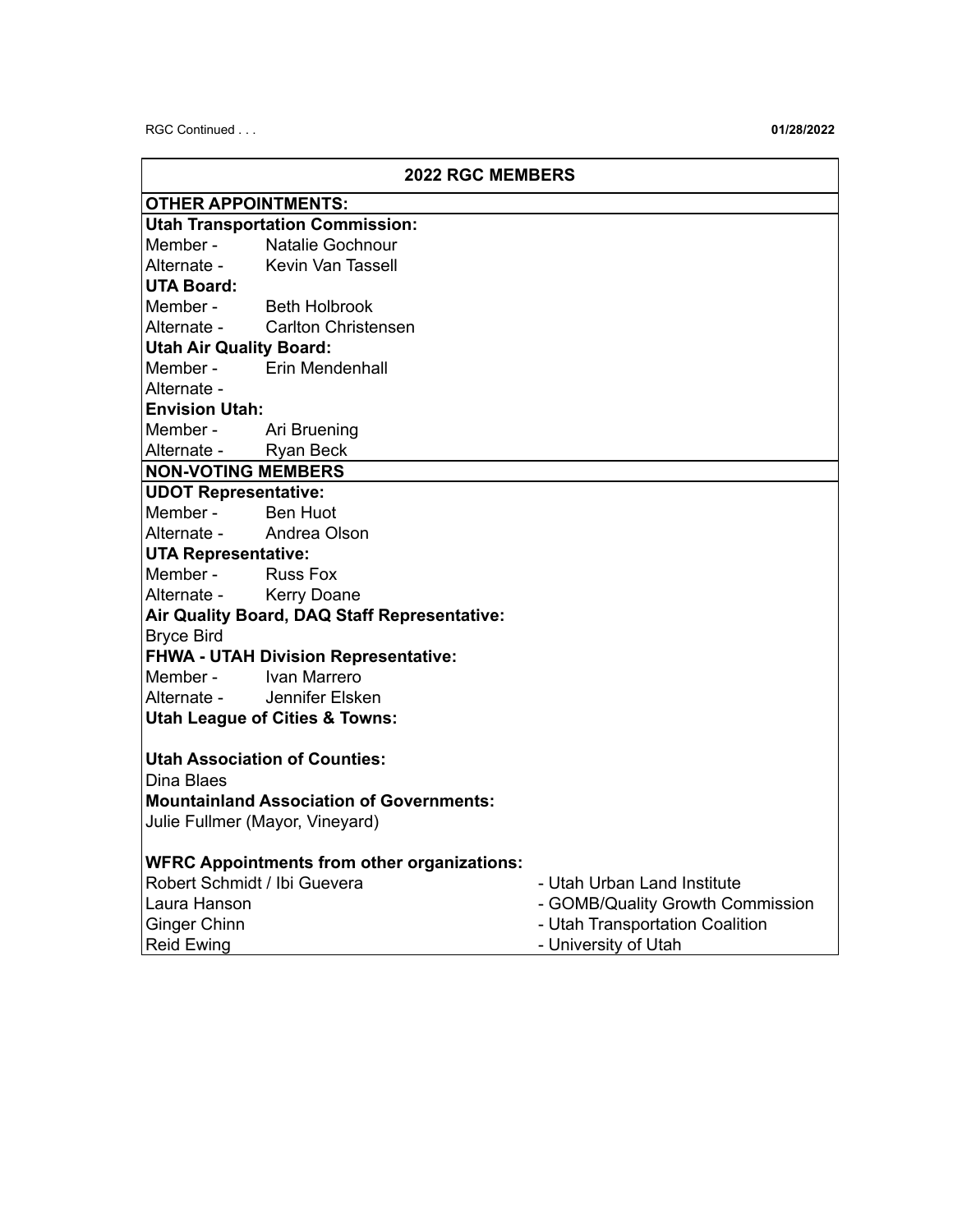# **Transportation Coordinating Committee (Trans Com)**

**Short-range funding of transportation projects**

| 2pgs                     | 01/28/2022                             |
|--------------------------|----------------------------------------|
|                          | <b>2022 TRANS COM MEMBERS</b>          |
|                          | <b>BOX ELDER COUNTY</b>                |
|                          | <b>Box Elder County Appointments</b>   |
|                          | Member - Kevin Jeppsen (Perry City)    |
|                          | Alternate - Jeff Hadfield (Box Elder)  |
| <b>DAVIS COUNTY</b>      |                                        |
| <b>WFRC Appointments</b> |                                        |
| Member -                 | Mark Shepherd (Clearfield) (Chair)     |
| Alternate -              | Howard Madsen (Sunset)                 |
| <b>COG Appointments</b>  |                                        |
|                          | Member - Tamara Tran (Kaysville)       |
|                          | Alternate - Dave Maughan (Syracuse)    |
| <b>MORGAN COUNTY</b>     |                                        |
| <b>COG Appointments</b>  |                                        |
| Member-                  | Jared Andersen                         |
| Alternate -              | <b>Robert McConnell</b>                |
| <b>SALT LAKE COUNTY</b>  |                                        |
| <b>WFRC Appointments</b> |                                        |
|                          | Member - Robert Dahle (Holladay)       |
|                          | Alternate - Trent Staggs (Riverton)    |
| <b>COG Appointments</b>  |                                        |
| Member -                 | Natalie Hall (Bluffdale)               |
| Member -                 | Ann Granato (Salt Lake County)         |
| Member -                 | Joe Smolka (Emigration Township)       |
| Alternate -              | Mike Weichers (Cottonwood Heights)     |
| Alternate -              | Marcus Stevenson (Midvale)             |
| Alternate -              | Dan Dugan (Salt Lake City)             |
| <b>TOOELE COUNTY</b>     |                                        |
| <b>COG Appointments</b>  |                                        |
| Member -                 | Tom Tripp (Tooele County)              |
| Alternate -              | Jared Hamner (Tooele County)           |
| <b>WEBER COUNTY</b>      |                                        |
| <b>WFRC Appointments</b> |                                        |
| Member -                 | Jim Harvey (Weber County) (Vice Chair) |
| Alternate -              | Leonard Call (Pleasant View)           |
| <b>COG Appointments</b>  |                                        |
| Member -                 | Robert Dandoy (Roy)                    |
| Alternate -              | Braden Mitchell (Riverdale)            |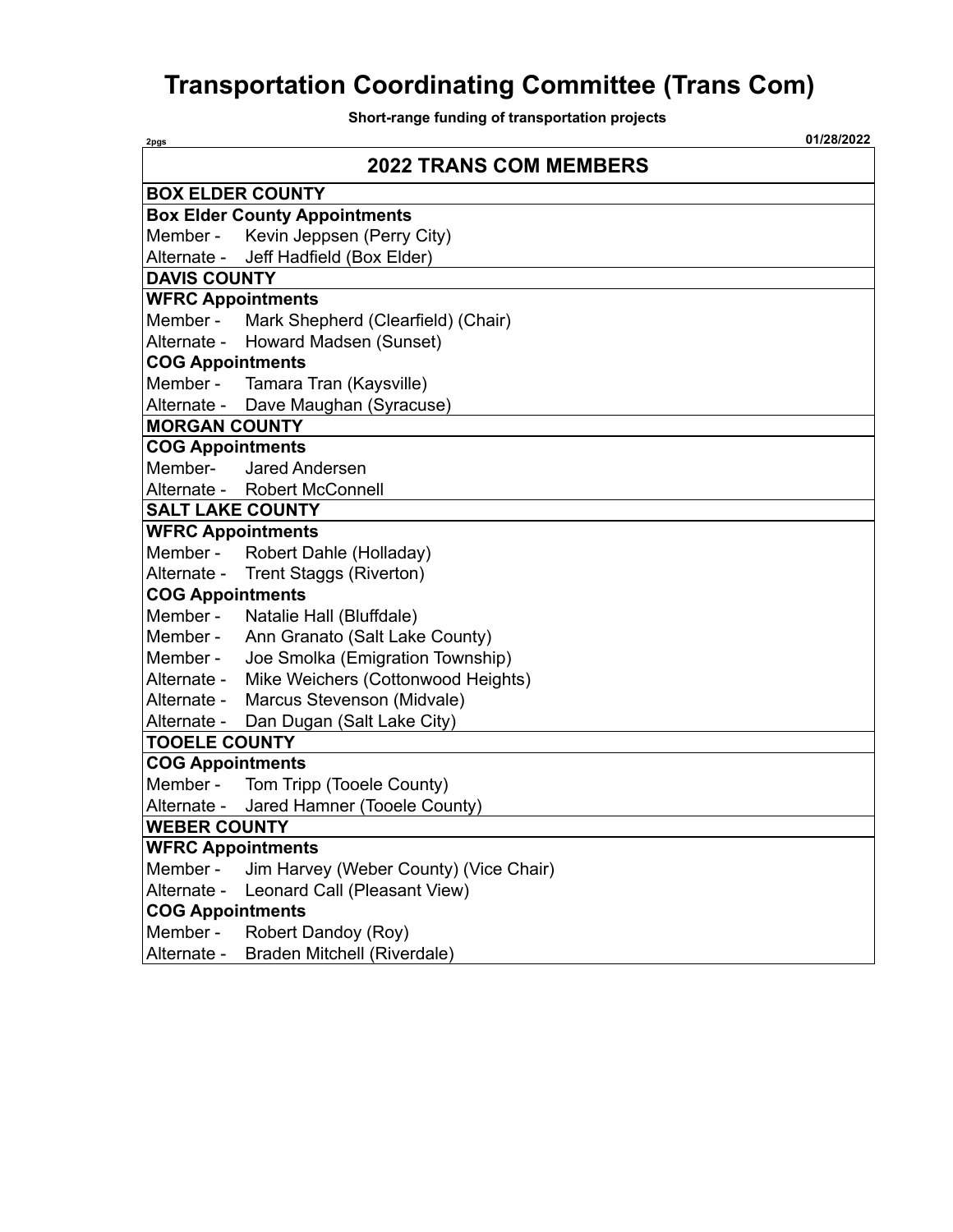| <b>2021 TRANS COM MEMBERS</b> |  |
|-------------------------------|--|
|                               |  |

|                                                 | <b>OTHER APPOINTMENTS</b> |  |
|-------------------------------------------------|---------------------------|--|
| <b>Utah Transportation Commission:</b>          |                           |  |
| Member - Kevin Van Tassell                      |                           |  |
| Member - Natalie Gochnour                       |                           |  |
| <b>UTA Board of Trustees:</b>                   |                           |  |
| Member - Carlton Christensen                    |                           |  |
| Member - Beth Holbrook                          |                           |  |
| <b>Utah Air Quality Board:</b>                  |                           |  |
| Member - Kevin Cromar                           |                           |  |
| Alternate -                                     |                           |  |
| <b>NON-VOTING MEMBERS</b>                       |                           |  |
| <b>UDOT Representative:</b>                     |                           |  |
| Member - Teri Newell                            |                           |  |
| Alternate - Ben Huot                            |                           |  |
| <b>UTA Representative:</b>                      |                           |  |
| Member - Russ Fox                               |                           |  |
| Alternate - Kerry Doane                         |                           |  |
| Air Quality Board, DAQ Staff Representative:    |                           |  |
| <b>Bryce Bird</b>                               |                           |  |
| <b>FHWA - Utah Division Representative:</b>     |                           |  |
| Ivan Marrero                                    |                           |  |
| Jennifer Elsken                                 |                           |  |
| <b>Mountainland Association of Governments:</b> |                           |  |
| Julie Fullmer (Mayor, Vineyard)                 |                           |  |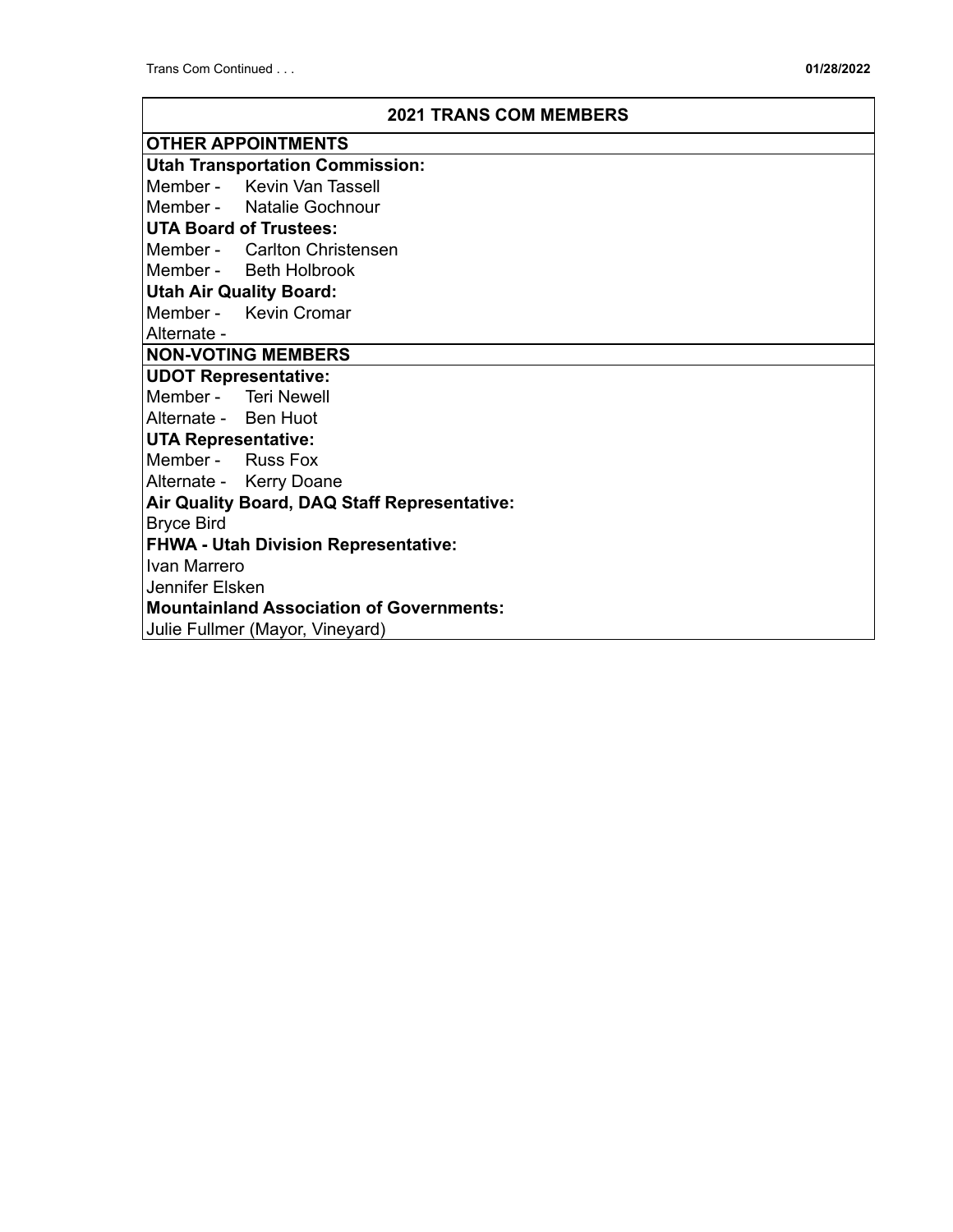# **Active Transportation Committee**

**Planning and implementing trails, paths, biking and walking projects**

|                         | 01/28/2022                                            |  |  |
|-------------------------|-------------------------------------------------------|--|--|
|                         | <b>2022 ATC MEMBERS</b>                               |  |  |
| <b>BOX ELDER COUNTY</b> |                                                       |  |  |
| Member -                | Travis Mote (Willard)                                 |  |  |
| Alternate -             | Kevin Jeppsen (Perry)                                 |  |  |
| <b>DAVIS COUNTY</b>     |                                                       |  |  |
| Member -                | Brandon Stanger (Clinton)                             |  |  |
| Member -                | Joy Petro (Layton)                                    |  |  |
| <b>MORGAN COUNTY</b>    |                                                       |  |  |
| Member -                | <b>Blaine Fackrell (Morgan County)</b>                |  |  |
| Alternate -             | Robert McConnell (Morgan County)                      |  |  |
| <b>SALT LAKE COUNTY</b> |                                                       |  |  |
|                         | Member - Troy Walker (Draper)                         |  |  |
| Member -                | Dirk Burton (West Jordan)                             |  |  |
| Alternate -             | Jeff Silvestrini (Millcreek)                          |  |  |
| <b>TOOELE COUNTY</b>    |                                                       |  |  |
| Member -                | Maresa Manzione (Tooele City)                         |  |  |
| Alternate -             | Neil Critchlow (Grantsville)                          |  |  |
| <b>WEBER COUNTY</b>     |                                                       |  |  |
| Member -                | Braden Mitchell (Riverdale)                           |  |  |
| Member -                | Richard Hyer (Ogden City)                             |  |  |
|                         | UTAH COUNTY / MOUNTAINLAND ASSOCIATION OF GOVERNMENTS |  |  |
| Member -                | Michelle Kaufusi (Provo)                              |  |  |
| Member -                |                                                       |  |  |
|                         | <b>UTAH DEPARTMENT OF TRANSPORTATION</b>              |  |  |
|                         | Members - Heidi Goedhart                              |  |  |
|                         | Alternate - Ben Huot and Andrea Olson                 |  |  |
|                         | <b>UTAH TRANSIT AUTHORITY</b>                         |  |  |
| Member -                | <b>Russ Fox</b>                                       |  |  |
|                         | <b>NON-VOTING MEMBERS</b>                             |  |  |
|                         | Jenn Oxborrow - Bike Utah                             |  |  |
|                         | Brett McIff - Utah Department of Health               |  |  |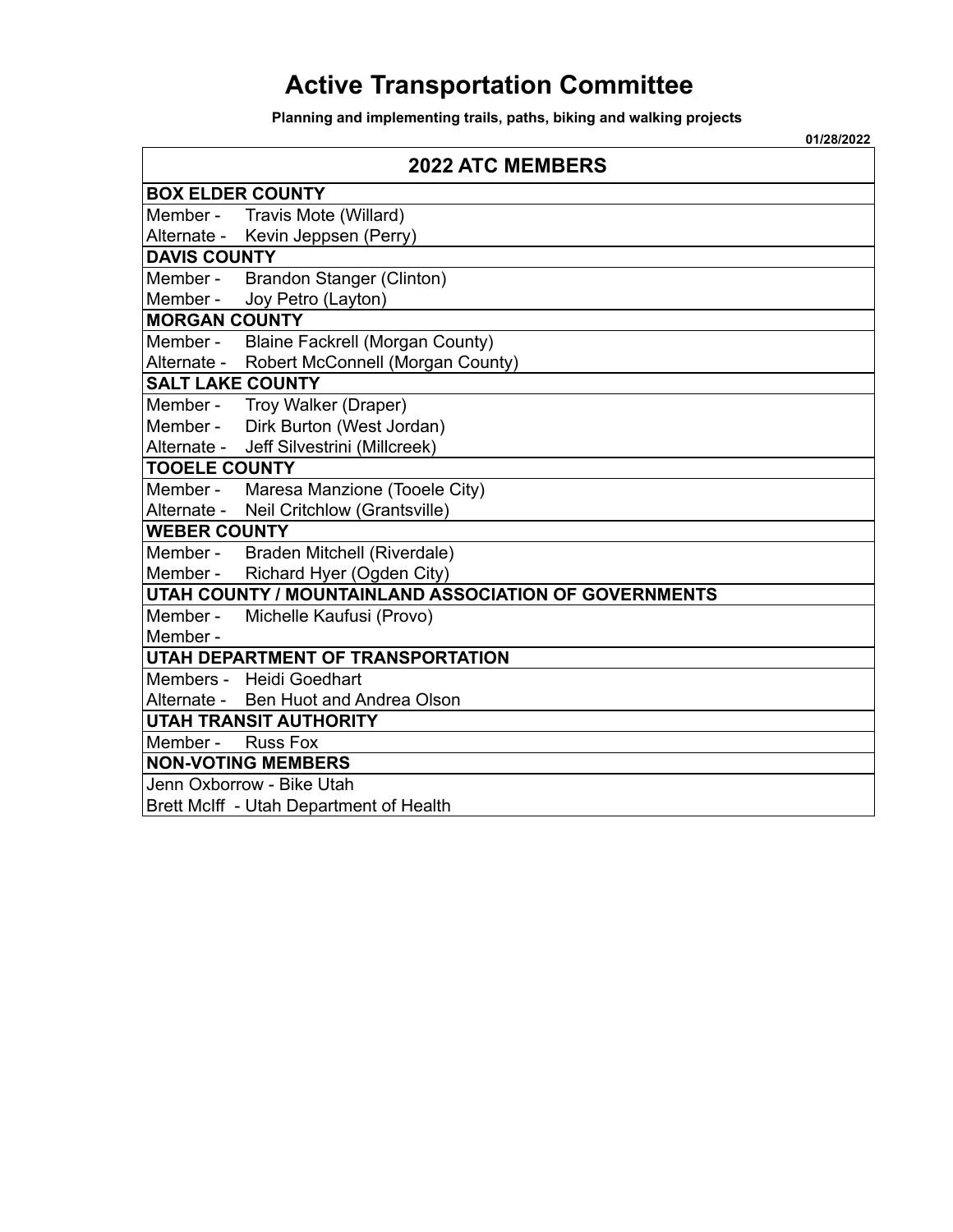# **WFRC Budget Committee**

|                              | 01/28/2022 |
|------------------------------|------------|
| <b>2022 BUDGET COMMITTEE</b> |            |
| <b>BOX ELDER COUNTY</b>      |            |
| <b>Jeff Scott</b>            |            |
|                              |            |
| <b>DAVIS COUNTY</b>          |            |
| Bob Stevenson (Vice Chair)   |            |
|                              |            |
| <b>MORGAN COUNTY</b>         |            |
| <b>Mike Newton</b>           |            |
|                              |            |
| <b>SALT LAKE COUNTY</b>      |            |
| Aimee Winder Newton          |            |
| Jeff Silvestrini             |            |
| <b>TOOELE COUNTY</b>         |            |
| <b>Scott Wardle</b>          |            |
|                              |            |
| <b>WEBER COUNTY</b>          |            |
| Mike Caldwell (Chair)        |            |
|                              |            |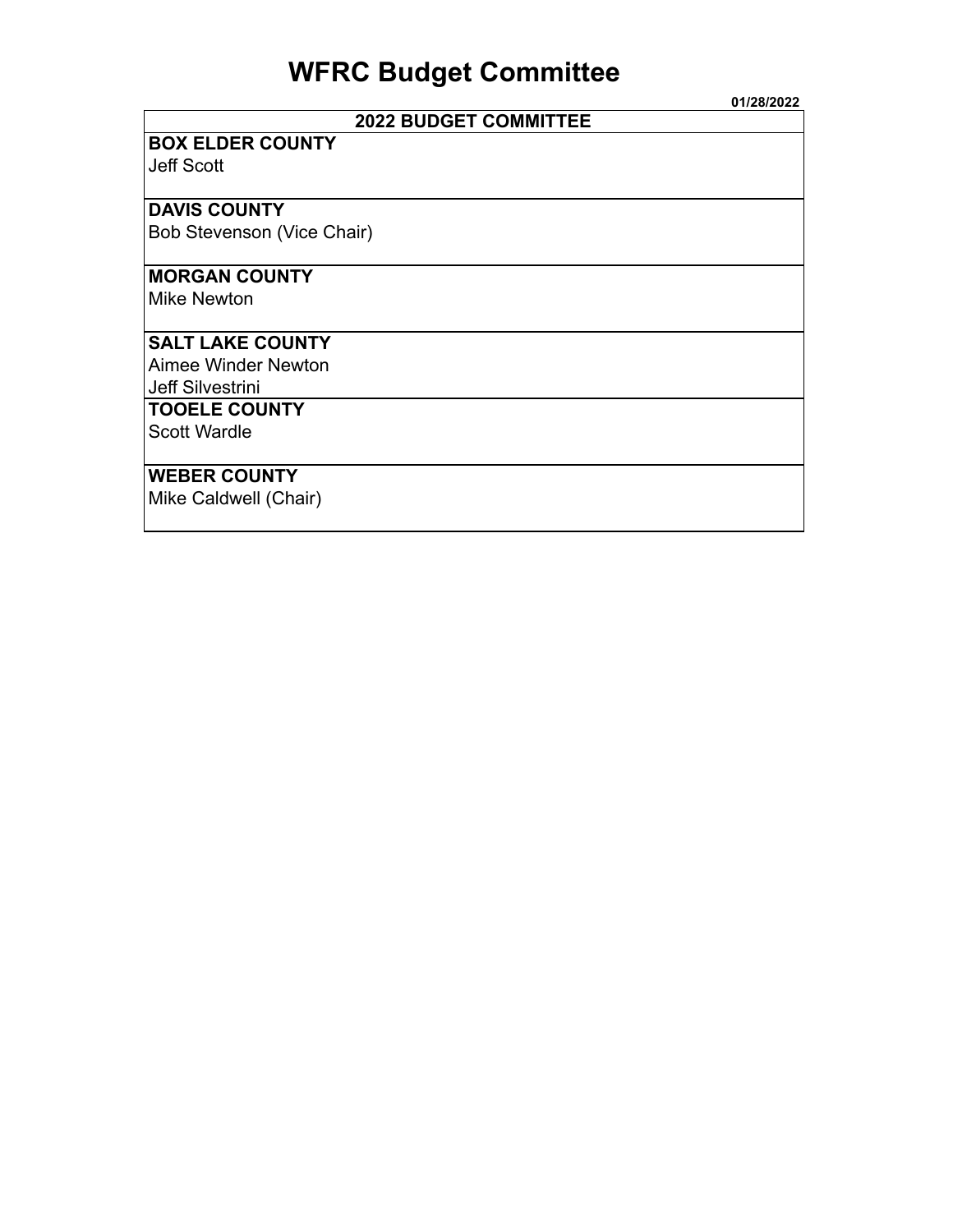## **Community Development Block Grant Regional Review Committee (CDBG RRC)**

|                                              | 01/28/2022 |
|----------------------------------------------|------------|
| <b>2022 CDBG RRC MEMBERS</b>                 |            |
| <b>MORGAN COUNTY</b>                         |            |
| Jared Andersen (Commissioner, Morgan County) |            |
| Lance Evans (staff representative)           |            |
| <b>TOOELE COUNTY</b>                         |            |
| John Olson (Mayor, Vernon Town)              |            |
| Rachelle Custer (staff representative)       |            |
| <b>WEBER COUNTY</b>                          |            |
| Mark Allen (Mayor, Washington Terrace)       |            |
| Melissa Freigang (staff representative)      |            |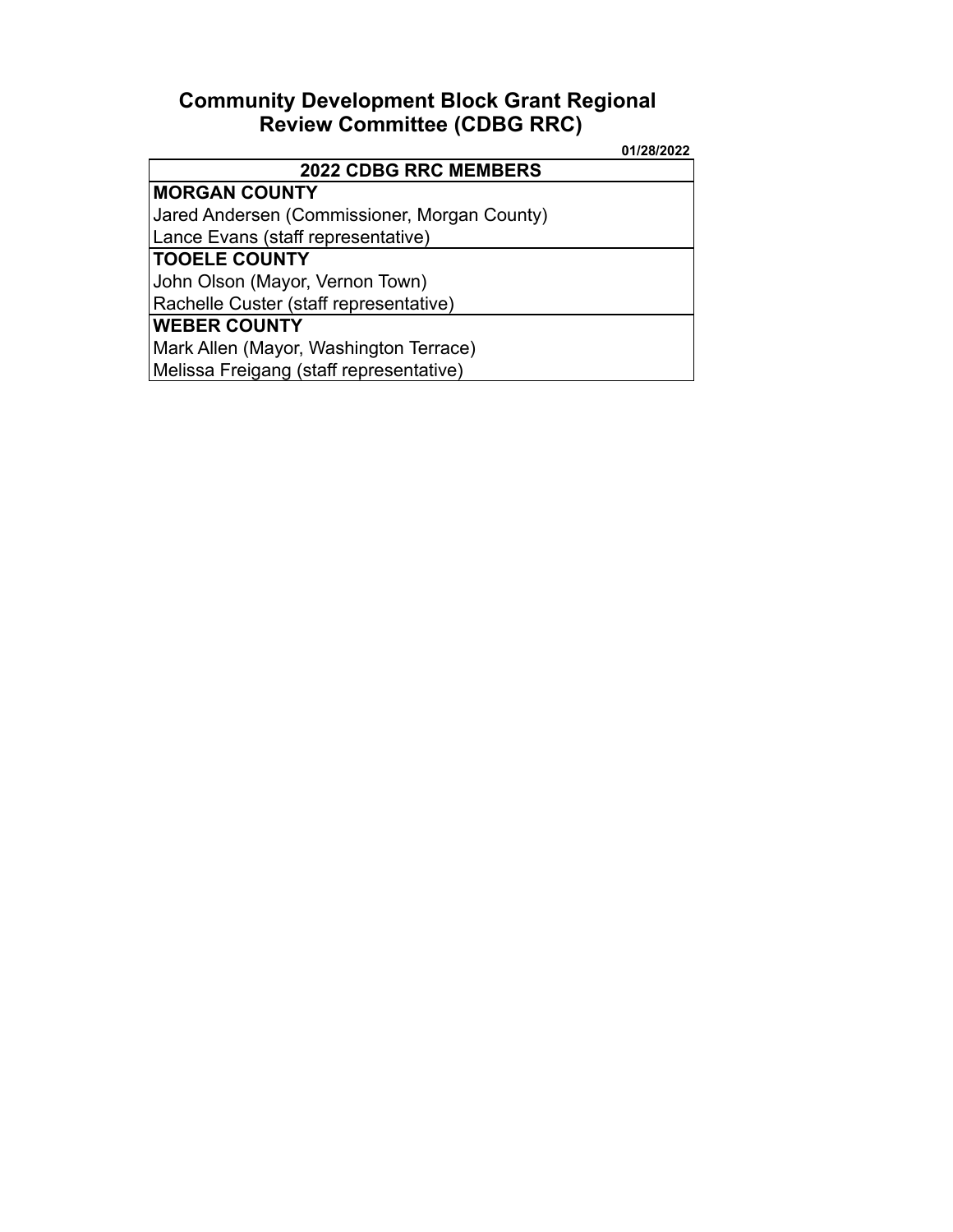# **Wasatch Front Economic Development District (WFEDD)**

**Integrating economic development and infrastructure investments**

| 2022 EDD Board - COG Appointments<br><b>DAVIS COUNTY</b><br>Member -<br>Brett Anderson (Farmington)<br>Alternate -<br>Randy Elliott (Davis County)<br><b>MORGAN COUNTY</b><br>Member -<br><b>Blaine Fackrell (Morgan County)</b> |
|----------------------------------------------------------------------------------------------------------------------------------------------------------------------------------------------------------------------------------|
|                                                                                                                                                                                                                                  |
|                                                                                                                                                                                                                                  |
|                                                                                                                                                                                                                                  |
|                                                                                                                                                                                                                                  |
|                                                                                                                                                                                                                                  |
|                                                                                                                                                                                                                                  |
| Robert McConnell (Morgan County)<br>Alternate -                                                                                                                                                                                  |
| <b>SALT LAKE COUNTY</b>                                                                                                                                                                                                          |
| Karen Lang (Salt Lake County)<br>Member -                                                                                                                                                                                        |
| Alternate -<br>Paulina Flint (Salt Lake County)                                                                                                                                                                                  |
| <b>TOOELE COUNTY</b>                                                                                                                                                                                                             |
| Debbie Winn (Tooele County) (Vice Chair)<br>Member -                                                                                                                                                                             |
| Tye Hoffmann (Tooele County)<br>Alternate -                                                                                                                                                                                      |
| <b>WEBER COUNTY</b>                                                                                                                                                                                                              |
| Member -<br>Gage Froerer (Weber County) (Chair)                                                                                                                                                                                  |
| S. Neal Berube (Weber County)<br>Alternate -                                                                                                                                                                                     |
| 2022 EDD Board - ratified by COG-appointed members                                                                                                                                                                               |
| <b>DAVIS COUNTY</b>                                                                                                                                                                                                              |
| Member -<br>Taylor Woodbury (Woodbury Corporation)                                                                                                                                                                               |
| Darin Brush (Davis Technical College)<br>Alternate -                                                                                                                                                                             |
| <b>MORGAN COUNTY</b>                                                                                                                                                                                                             |
| Member -<br>Ty Bailey (Morgan City)                                                                                                                                                                                              |
| Alternate -<br>Alan Matheson (The Point Authority)                                                                                                                                                                               |
| <b>SALT LAKE COUNTY</b>                                                                                                                                                                                                          |
| Ginger Chinn (Salt Lake Chamber)<br>Member -                                                                                                                                                                                     |
| Katelin Roberts (Bio-Hive)<br>Alternate -                                                                                                                                                                                        |
| <b>TOOELE COUNTY</b>                                                                                                                                                                                                             |
| Chris Sloan (Group 1 Real Estate)<br>Member -                                                                                                                                                                                    |
| Paul Hacking (Tooele Technical College)<br>Alternate -                                                                                                                                                                           |
| <b>WEBER COUNTY</b>                                                                                                                                                                                                              |
| Cari Fullerton (Bank of Utah)<br>Member -                                                                                                                                                                                        |
| Holin Wilbanks (Big D Corporation)<br>Alternate -                                                                                                                                                                                |
| 2022 EDD Board - State, Non-Governmental, and Other members                                                                                                                                                                      |
| Benjamin Hart (Governer's Office of Economic Development)<br>Member -                                                                                                                                                            |
| Daniel Royal (Governer's Office of Economic Development)<br>Alternate -                                                                                                                                                          |
| Mark Knold (Utah Department of Workforce Services)<br>Member -                                                                                                                                                                   |
| Paul Drake (Utah Transit Authority)<br>Alternate -                                                                                                                                                                               |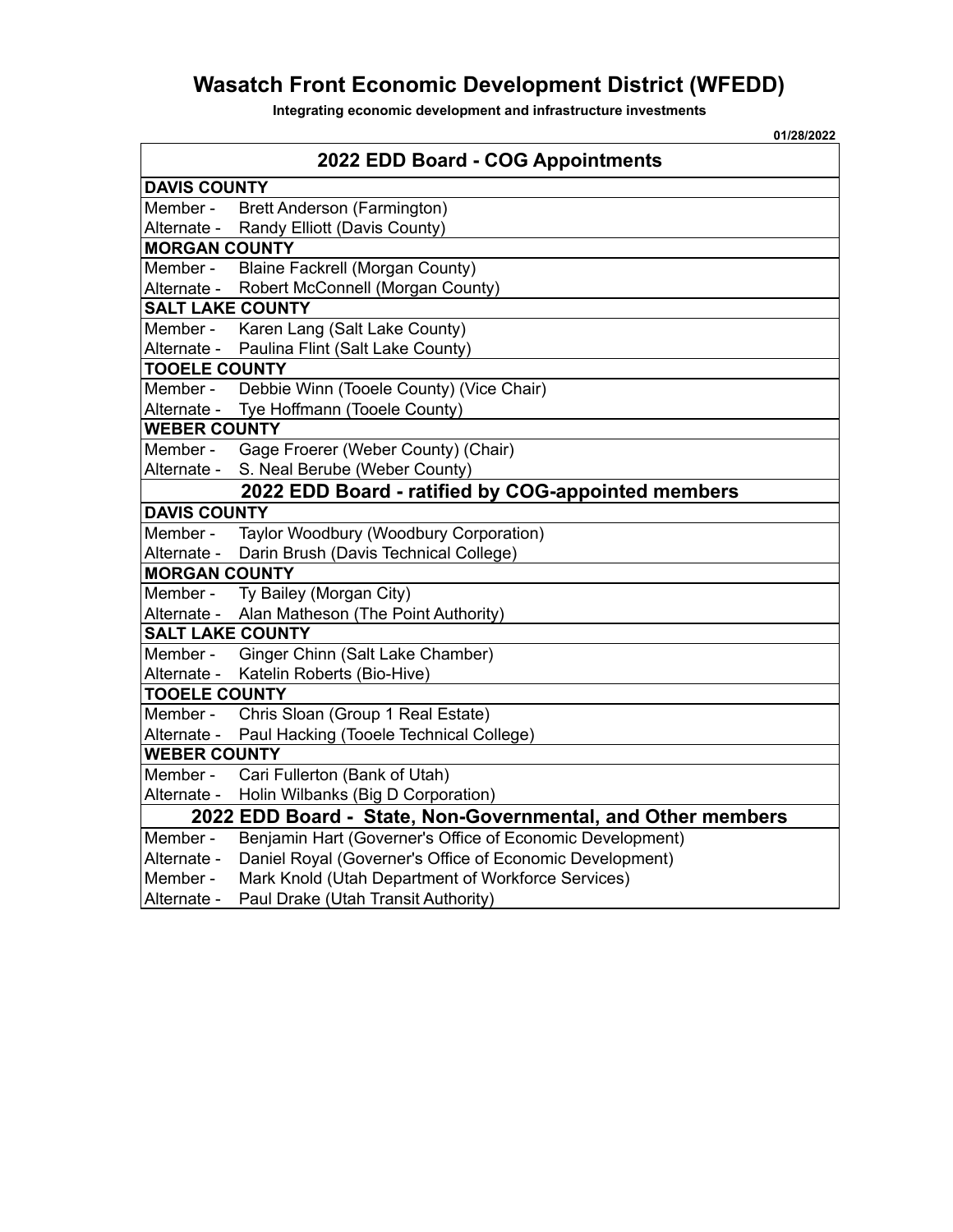## **Joint Policy Advisory Committee (JPAC)**

**Statewide forum for discussion of transportation funding and policy**

| 01/28/2022                                                                                                                       |
|----------------------------------------------------------------------------------------------------------------------------------|
| 2022 JPAC MEMBERS - COG Appointed                                                                                                |
| <b>WFRC MEMBERS</b>                                                                                                              |
| <b>BOX ELDER COUNTY</b>                                                                                                          |
| Jeff Scott (Commissioner, Box Elder County)                                                                                      |
| <b>DAVIS COUNTY</b>                                                                                                              |
| Rod Westerbroek (Mayor, South Ogden)                                                                                             |
| Bob Stevenson (Commissioner, Davis County)                                                                                       |
| <b>MORGAN COUNTY</b>                                                                                                             |
| Jared Andersen (Morgan County)                                                                                                   |
| <b>SALT LAKE COUNTY</b>                                                                                                          |
| Zach Jacob (West Jordan)                                                                                                         |
| Jeff Silvestrini (Millcreek)                                                                                                     |
| Dawn Ramsey (South Jordan)                                                                                                       |
| Jenny Wilson (Salt Lake County)                                                                                                  |
| Trent Staggs (Riverton)                                                                                                          |
| <b>TOOELE COUNTY</b>                                                                                                             |
| Dave McCall (Tooele City)                                                                                                        |
| Jared Hamner (Tooele County)                                                                                                     |
| <b>WEBER COUNTY</b>                                                                                                              |
| Neal Berube (Mayor, North Ogden)                                                                                                 |
| Gage Froerer (Commissioner, Weber County)                                                                                        |
| <b>WFRC STAFF:</b>                                                                                                               |
| <b>Andrew Gruber</b><br>Jory Johner                                                                                              |
| <b>Ted Knowlton</b><br>Julie Bjornstad                                                                                           |
| Andrea Pearson<br><b>Ned Hacker</b>                                                                                              |
| 2022 meetings facilitated by Wasatch Front Regional Council (WFRC)<br>Administrative Support - Andrea Pearson, apearson@wfrc.org |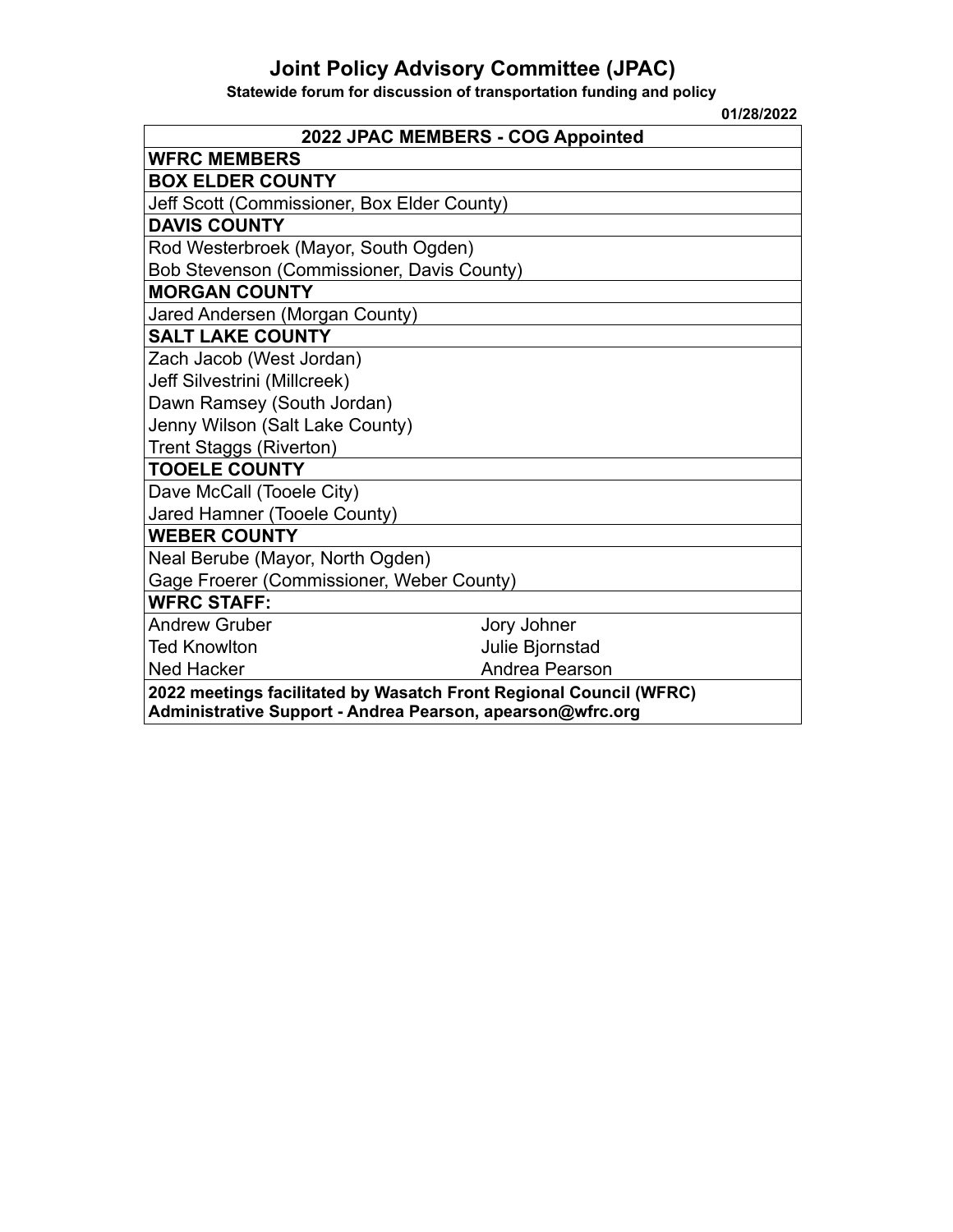# **2022 Box Elder County -- WFRC Members**

**01/28/2022**

### *Members are jointly appointed by Box Elder County, Brigham City, Perry and Willard* **Wasatch Front Regional Council 2022**

Member - Jeff Scott (Box Elder County) Alternate - Dennis Bott (Brigham City)

### **Transportation Coordinating Committee 2022**

Member - Kevin Jeppsen (Perry City)

Alternate - Jeff Hadfield (Box Elder County)

### **Regional Growth Committee 2022**

Member - Dennis Bott (Brigham City)

Alternate - Jeff Scott (Box Elder County)

## *Members of the following committees are appointed by WFRC*

**Active Transportation Committee 2022**

Member - Travis Mote (Willard) Alternate - Kevin Jeppsen (Perry)

| Joint Policy Advisory Committee 2022   |  |
|----------------------------------------|--|
| Member - Jeff Scott (Box Elder County) |  |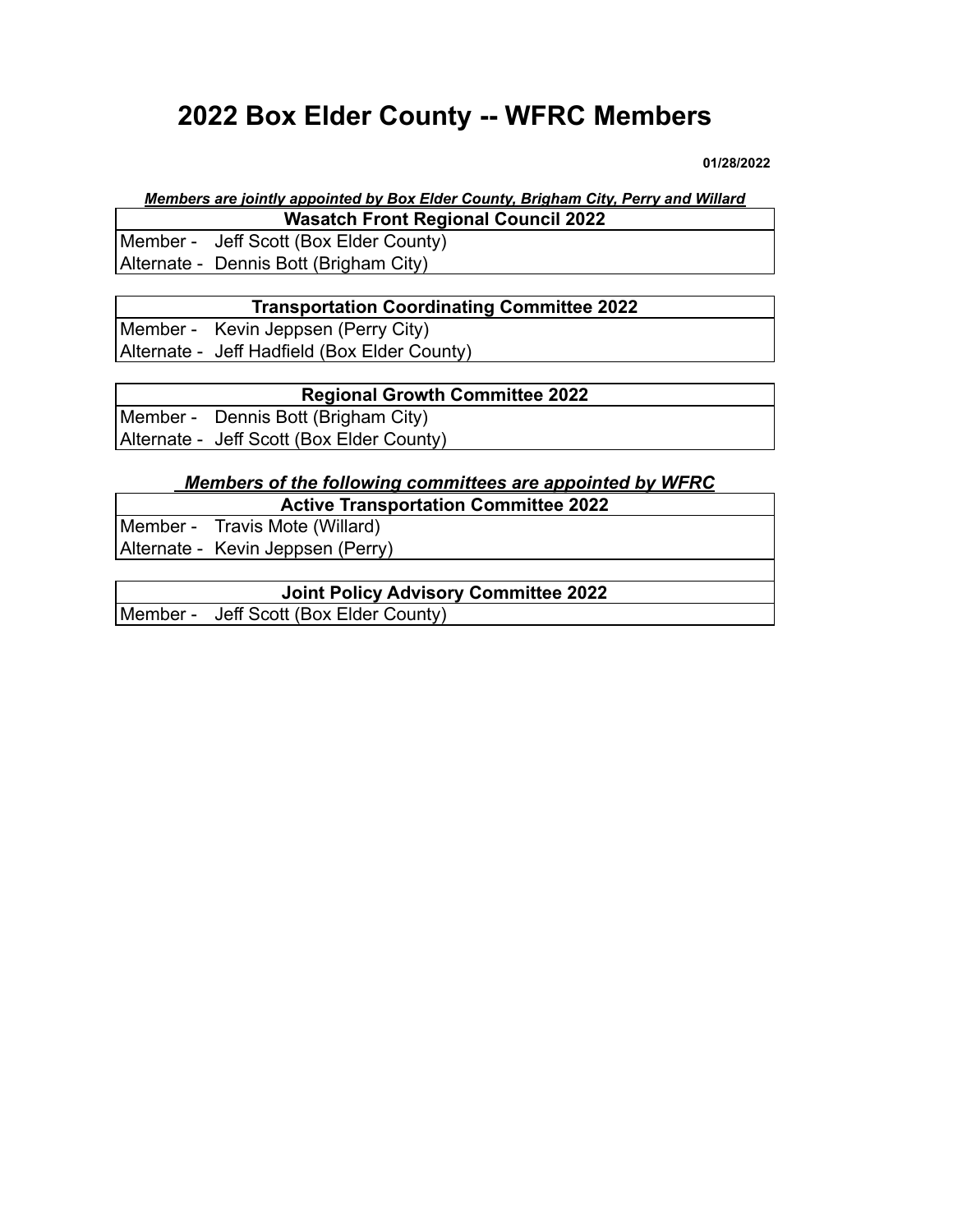# **2022 Davis County -- WFRC Members**

**01/28/2022**

## *Members of WFRC are appointed by COG*

| <b>Wasatch Front Regional Council 2022</b> |
|--------------------------------------------|
| Member - Joy Petro (Layton)                |
| Member - Mark Shepherd (Clearfield)        |
| Member - John Pohlman (Fruit Heights)      |
| Member - Bob Stevenson (Davis County)      |
| Alternates - All Davis County COG members  |

### *Members of WFEDD are appointed by COG*

**Wasatch Front Economic Development District 2022**

| <b>COG Appointments</b> |                              |  |
|-------------------------|------------------------------|--|
| Member -                | Brett Anderson (Farmington)  |  |
| Alternate -             | Randy Elliott (Davis County) |  |

## *Members of Trans Com and RGC are appointed in part by WFRC and in part by COG*

### **Transportation Coordinating Committee 2022**

*WFRC Appointments* Member - Mark Shepherd (Clearfield) Alternate - Howard Madsen (Sunset)

### *COG Appointments*

Member - Tamara Tran (Kaysville) Alternate - Dave Maughan (Syracuse)

### **Regional Growth Committee 2022**

### *WFRC Appointments*

|                         | Member - John Pohlman (Fruit Heights)     |  |
|-------------------------|-------------------------------------------|--|
|                         | Alternate - Kendalyn Harris (Bountiful)   |  |
| <b>COG Appointments</b> |                                           |  |
|                         | Member - Brian Horrocks (North Salt Lake) |  |
|                         | Alternate - Brian Vincent (West Point)    |  |

### *Members of the following committees are appointed by WFRC*

| <b>Active Transportation Committee 2022</b> |
|---------------------------------------------|
| Member - Brandon Stanger (Clinton)          |
| Member - Joy Petro (Layton)                 |

| <b>Joint Policy Advisory Committee 2022</b> |
|---------------------------------------------|
| Member - Rod Westbroek (South Weber)        |
| Member - Bob Stevenson (Davis County)       |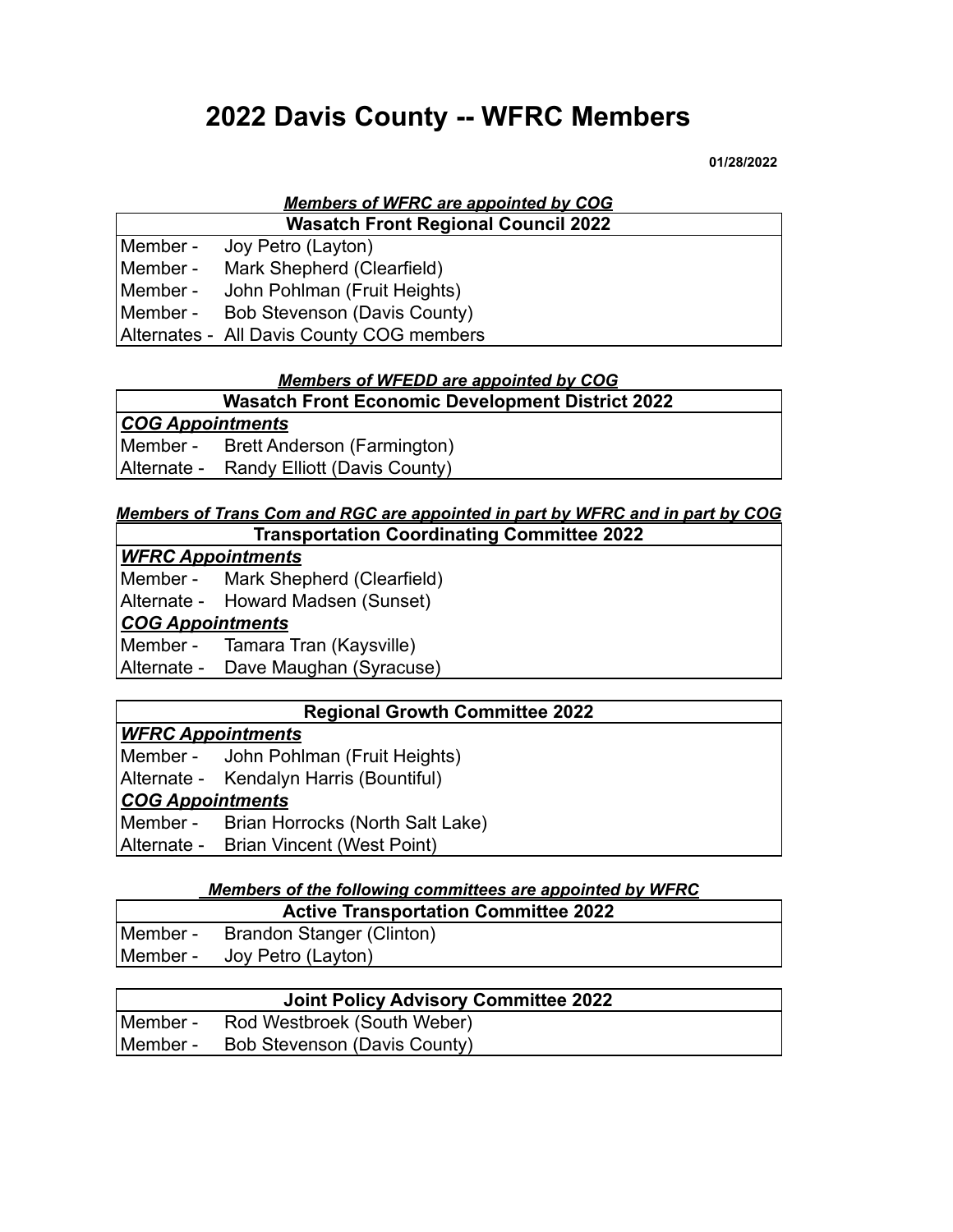# **2022 Morgan County -- WFRC Members**

**01/28/2022**

#### *Members of the following committees are appointed by COG* **Wasatch Front Regional Council 2022**

Г

| <b>Trasalch Front Regional Council 2022</b> |                             |
|---------------------------------------------|-----------------------------|
|                                             | Member - Mike Newton        |
|                                             | Alternate - Blaine Fackrell |
|                                             |                             |

|          | <b>Wasatch Front Economic Development District 2022</b> |
|----------|---------------------------------------------------------|
| Member - | Blaine Fackrell                                         |
|          | Alternate - Robert McConnell                            |

| <b>Transportation Coordinating Committee 2022</b> |
|---------------------------------------------------|
| Member - Jared Andersen                           |
| Alternate - Robert McConnell                      |

| <b>Regional Growth Committee 2022</b> |                         |
|---------------------------------------|-------------------------|
|                                       | Member - Matt Wilson    |
|                                       | Alternate - Mike Newton |

| <b>CDBG Regional Review Committee 2022</b> |                                             |
|--------------------------------------------|---------------------------------------------|
| lMember -                                  | Jared Andersen                              |
|                                            | Member - Lance Evans (staff representative) |

#### *Members of the following committees are appointed by WFRC*

| <b>Active Transportation Committee 2022</b> |                              |
|---------------------------------------------|------------------------------|
|                                             | Member - Blaine Fackrell     |
|                                             | Alternate - Robert McConnell |

| <b>Joint Policy Advisory Committee 2022</b> |                         |  |
|---------------------------------------------|-------------------------|--|
|                                             | Member - Jared Andersen |  |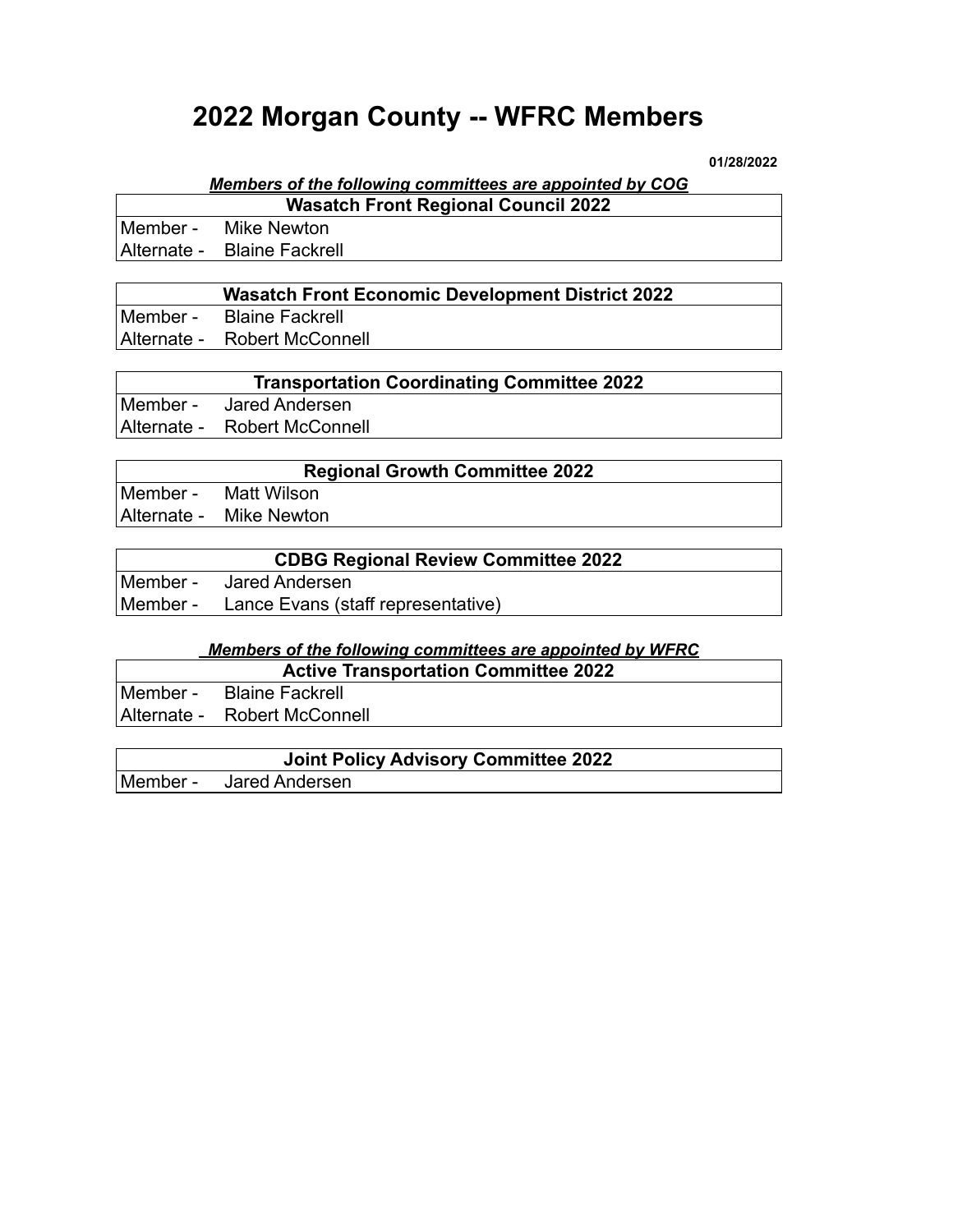# **2022 Salt Lake County -- WFRC Members**

#### **01/28/2022**

| <b>Members of WFRC are appointed by COG</b> |                                        |  |
|---------------------------------------------|----------------------------------------|--|
| <b>Wasatch Front Regional Council 2022</b>  |                                        |  |
| Member -                                    | Jenny Wilson (Salt Lake County)        |  |
| Member -                                    | Erin Mendenhall (Salt Lake City)       |  |
| Member -                                    | Troy Walker (Draper)                   |  |
| Member -                                    | Aimee Winder Newton (Salt Lake County) |  |
| Member -                                    | Jeff Silvestrini (Millcreek)           |  |
| Member -                                    | Robert Dahle (Holladay)                |  |
| Member -                                    | Dirk Burton (West Jordan)              |  |
| Member -                                    | Kristie Overson (Taylorsville)         |  |
| Alternates -                                | All Salt Lake County COC members       |  |

Alternates - All Salt Lake County COG members

#### *Members of WFEDD are appointed by COG and EDD*

| <b>Wasatch Front Economic Development District 2022</b> |
|---------------------------------------------------------|
| Member - Karen Lang (West Valley City)                  |
| Alternate - Paulina Flint (White City)                  |

#### *Members of Trans Com and RGC are appointed in part by WFRC and in part by COG* **Transportation Coordinating Committee 2022**

### *WFRC Appointments*

- Member Robert Dahle (Holladay)
- Alternate Trent Staggs (Riverton)

### *COG Appointments*

Member - Natalie Hall (Bluffdale)

- Member Ann Granato (Salt Lake County)
- Member Joe Smolka (Emigration Township)
- Alternate Mike Weichers (Cottonwood Heights)
- Alternate Marcus Stevenson (Midvale)
- Alternate Dan Dugan (Salt Lake City)

### **Regional Growth Committee 2022**

### *WFRC Appointments*

Member - Dawn Ramsey (South Jordan)

Alternate - Marcus Stevenson (Midvale)

### *COG Appointments*

- Member Jenny Wilson (Salt Lake County)
- Member Richard Snelgrove(Salt Lake County)
- Member Monica Zoltanski (Sandy)
- Alternate Lorin Palmer (Herriman)
- Alternate Dan Peay (Magna)
- Alternate Cherie Wood (South Salt Lake)
- Alternate Brett Hales (Murray)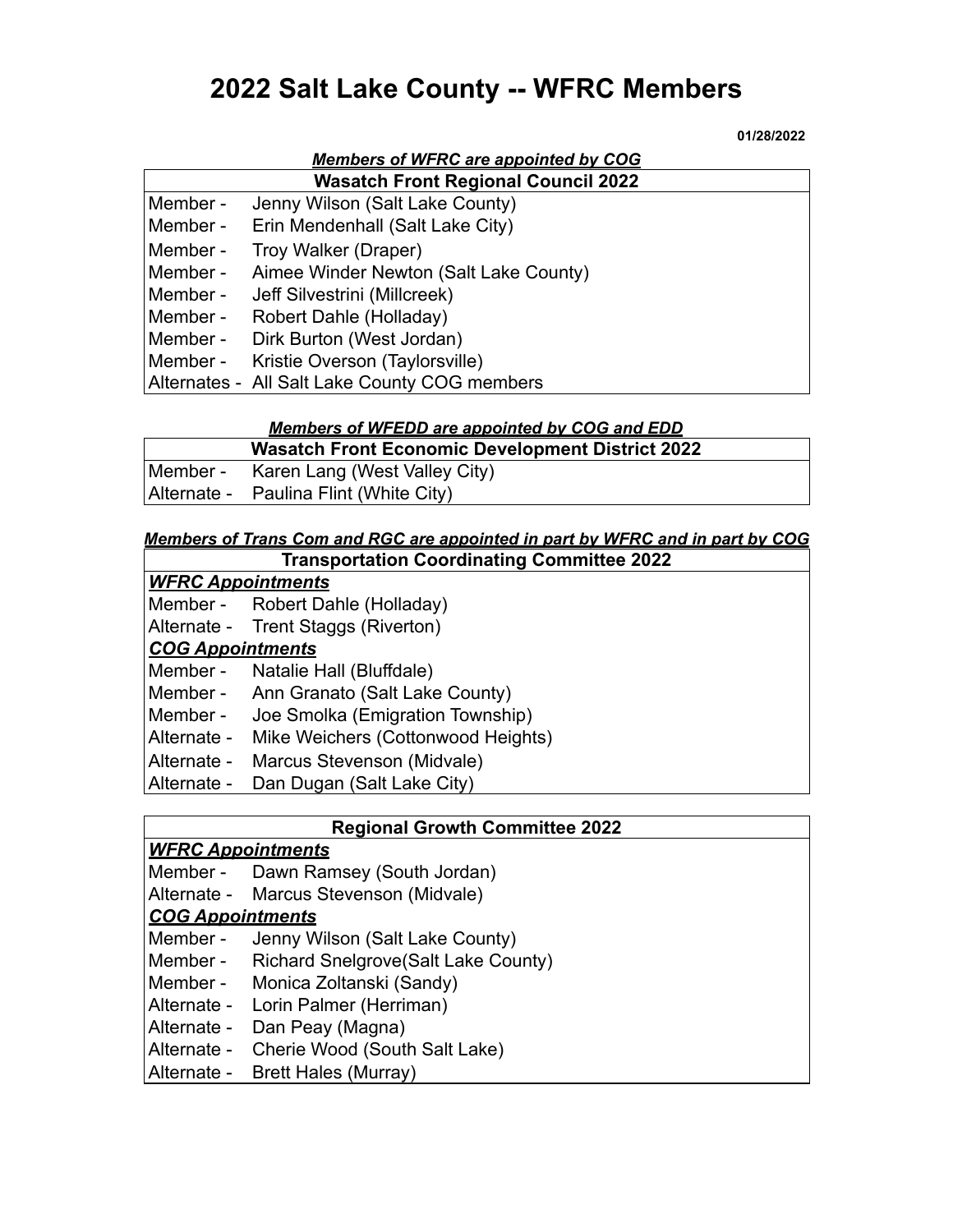|                                             | Members of the following committees are appointed by WFRC |
|---------------------------------------------|-----------------------------------------------------------|
| <b>Active Transportation Committee 2022</b> |                                                           |
|                                             | Member - Troy Walker (Draper)                             |
|                                             | Member - Dirk Burton (West Jordan)                        |
|                                             | Alternate - Jeff Silvestrini (Millcreek)                  |

### **Joint Policy Advisory Committee 2022**

Zach Jacob (West Jordan) Jeff Silvestrini (Millcreek) Dawn Ramsey (South Jordan) Jenny Wilson (Salt Lake County) Trent Staggs (Riverton)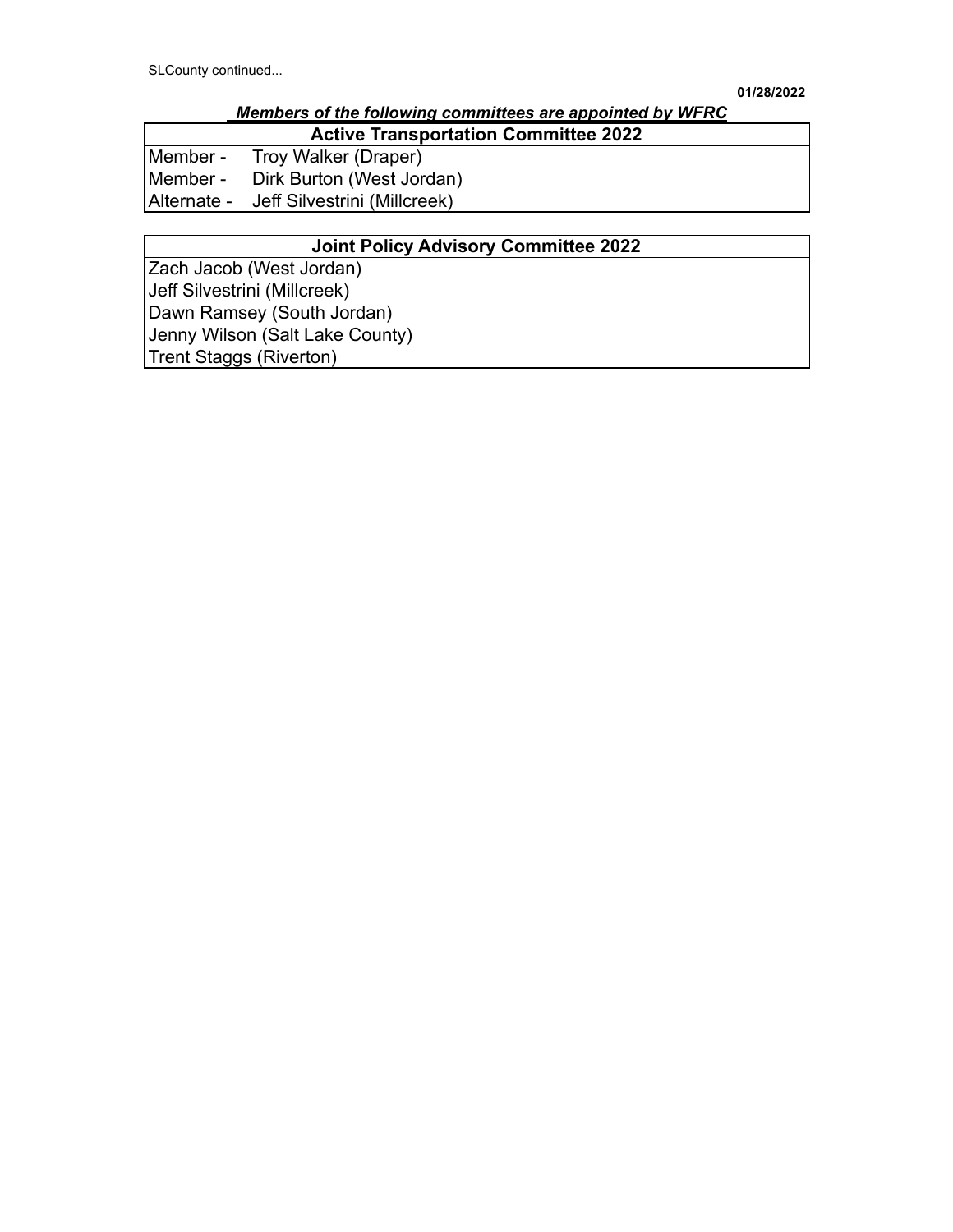# **2022 Tooele County -- WFRC Members**

**01/28/2022**

# *Members of the following committees are appointed by COG*

| <b>Wasatch Front Regional Council 2022</b> |
|--------------------------------------------|
| Member - Scott Wardle (Tooele County)      |
| Alternate - Debbie Winn (Tooele City)      |

| <b>Wasatch Front Economic Development District 2022</b> |
|---------------------------------------------------------|
| Member - Debbie Winn (Tooele City)                      |
| Alternate - Tye Hoffmann (Tooele County)                |

| <b>Transportation Coordinating Committee 2022</b> |
|---------------------------------------------------|
| Member - Tom Tripp (Tooele County)                |
| Alternate - Jared Hamner (Tooele County)          |

| <b>Regional Growth Committee 2022</b> |                                         |
|---------------------------------------|-----------------------------------------|
|                                       | Member - Kendall Thomas (Tooele County) |
|                                       | Alternate - Ed Hansen (Tooele City)     |

|          | <b>CDBG Regional Review Committee 2022</b>      |
|----------|-------------------------------------------------|
| Member - | John Olson (Vernon Town)                        |
|          | Member - Rachelle Custer (staff representative) |

## *Members of the following committees are appointed by WFRC*

| <b>Active Transportation Committee 2022</b> |
|---------------------------------------------|
| Member - Maresa Manzione (Tooele City)      |
| Alternate - Neil Critchlow (Grantsville)    |

| Joint Policy Advisory Committee 2022     |
|------------------------------------------|
| Member - Dave McCall (Tooele City)       |
| Alternate - Jared Hamner (Tooele County) |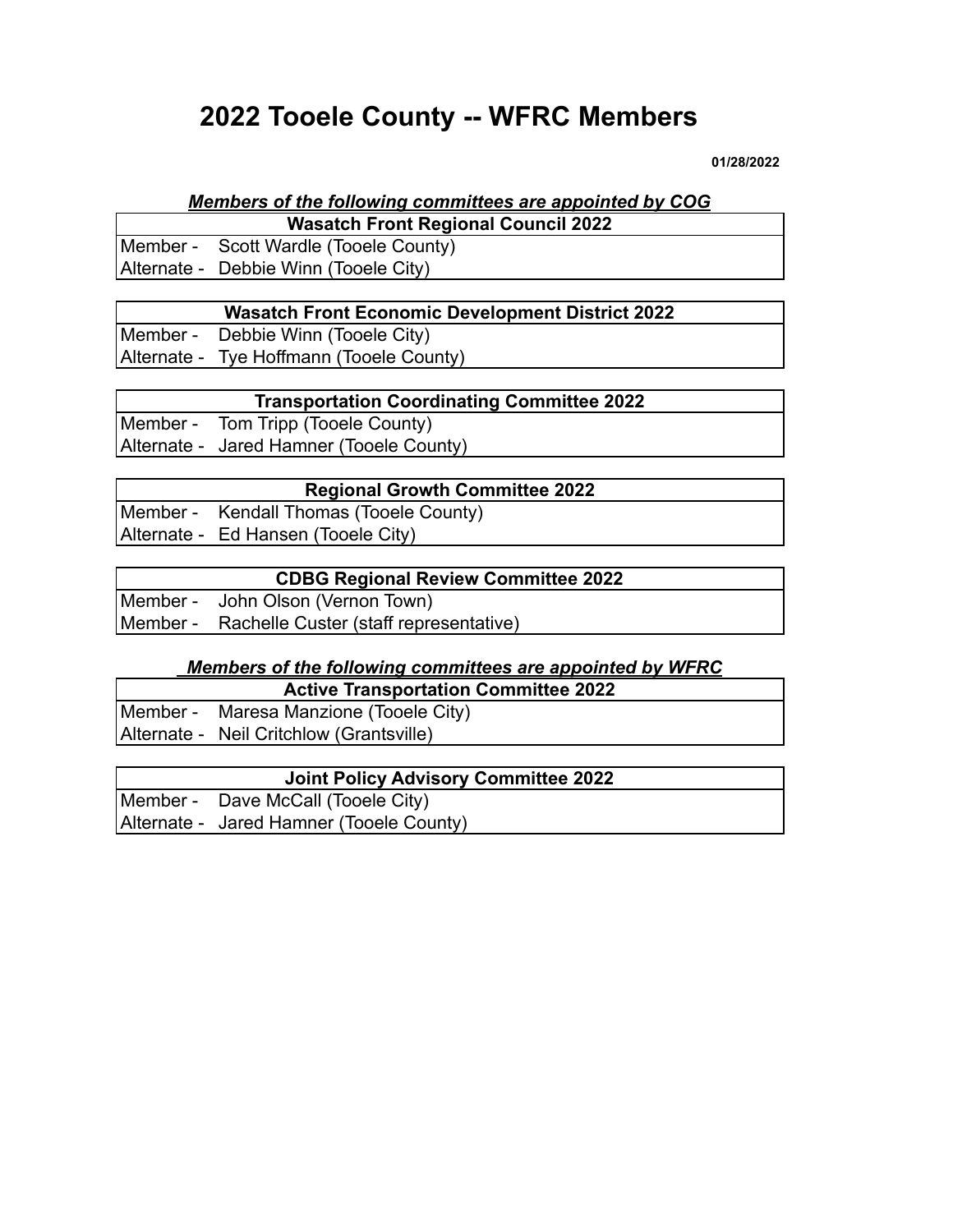# **2022 Weber County -- WFRC Members**

**01/28/2022**

# *Members of WFRC are appointed by COG*

**Wasatch Front Regional Council 2022** Member - Scott Jenkins (Weber County)

Member - Jim Harvey (Weber County)

Member - Mark Allen (Washington Terrace)

Member - Mike Caldwell (Ogden)

Alternates - All Weber County COG members

### *Members of WFEDD and CDBG are appointed by COG* **Wasatch Front Economic Development District 2022**

|          | Member - Gage Froerer (Weber County)       |
|----------|--------------------------------------------|
|          | Alternate - Neal Berube (North Ogden)      |
|          | <b>CDBG Regional Review Committee 2022</b> |
| Member - | Mark Allen (Washington Terrace)            |
| Member - | Melissa Freigang (staff representative)    |

### *Members of Trans Com and RGC are appointed in part by WFRC and in part by COG* **Transportation Coordinating Committee 2022**

### *WFRC Appointments*

Member - Jim Harvey (Weber County)

Alternate - Leonard Call (Pleasant View)

### *COG Appointments*

Member - Robert Dandoy (Roy)

Alternate - Braden Mitchell (Riverdale)

### **Regional Growth Committee 2022**

### *WFRC Appointments*

Member - Jim Harvey (Weber County)<br>Alternate - Dale Fowers (Hooper)

Dale Fowers (Hooper)

### *COG Appointments*

Member - Robert Dandoy (Roy)

Alternate - Gordan Cutler (Unitah)

| <b>Members of the following committees are appointed by WFRC</b> |                                   |  |  |
|------------------------------------------------------------------|-----------------------------------|--|--|
| <b>Active Transportation Committee 2022</b>                      |                                   |  |  |
| Member -                                                         | Braden Mitchell (Riverdale)       |  |  |
| Member -                                                         | Richard Hyer (Ogden City Council) |  |  |
| <b>Joint Policy Advisory Committee 2022</b>                      |                                   |  |  |
| Member -                                                         | Neal Berube (North Ogden)         |  |  |
| Member -                                                         | Gage Froerer (Weber County)       |  |  |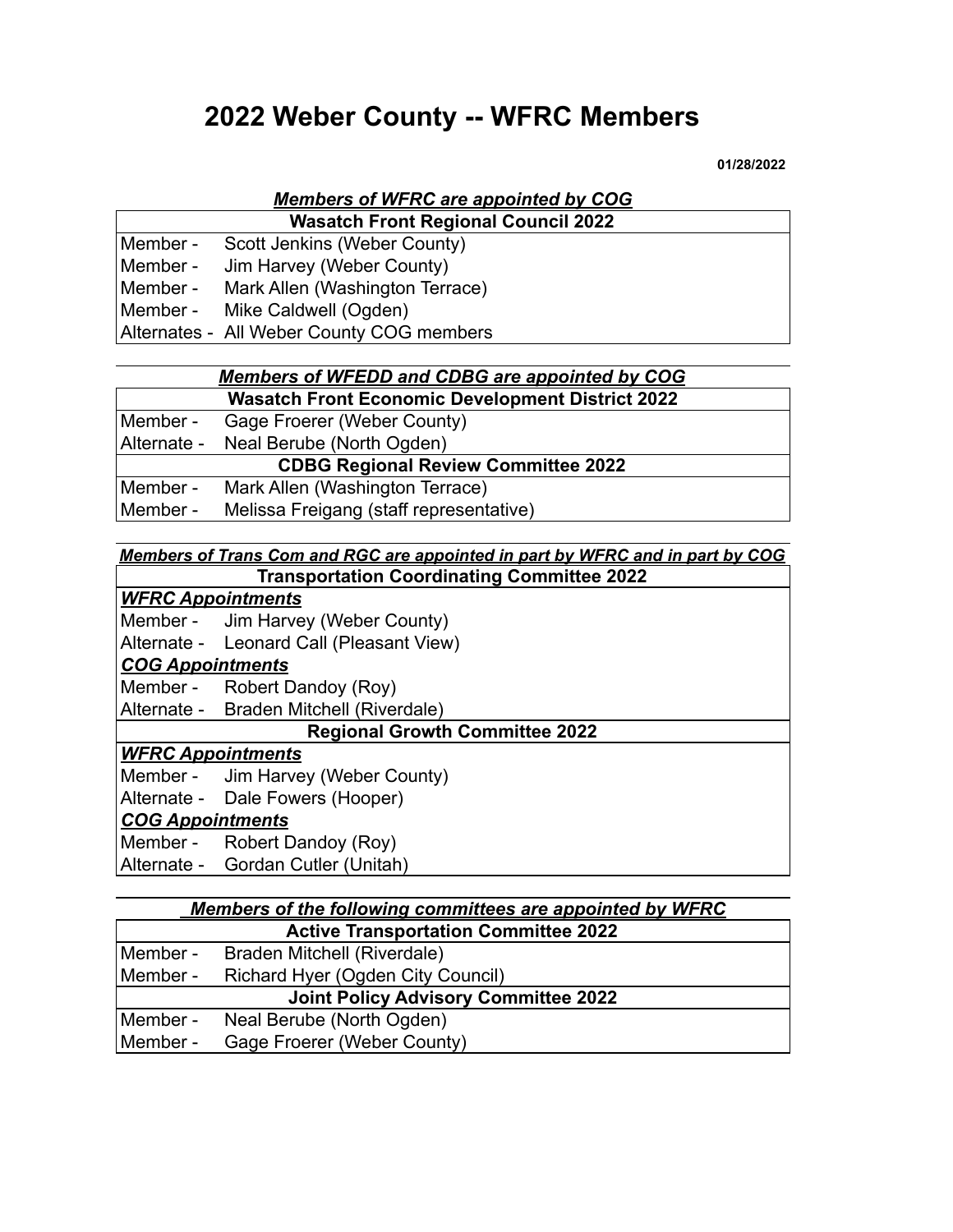# **2022 Mountainland Association of Governments WFRC Members**

**01/28/2022**

### **Transportation Coordinating Committee 2022**

**Short-range funding of transportation projects**

#### *Non-Voting Members*

Julie Fullmer (Mayor, Vineyard)

### **Regional Growth Committee 2022**

**Long-range planning for transportation, growth and development**

#### *Non-Voting Members*

Julie Fullmer (Mayor, Vineyard)

### **Active Transportation Committee 2022**

**Planning and implementing trails, paths, biking and walking projects**

Michelle Kaufusi (Provo)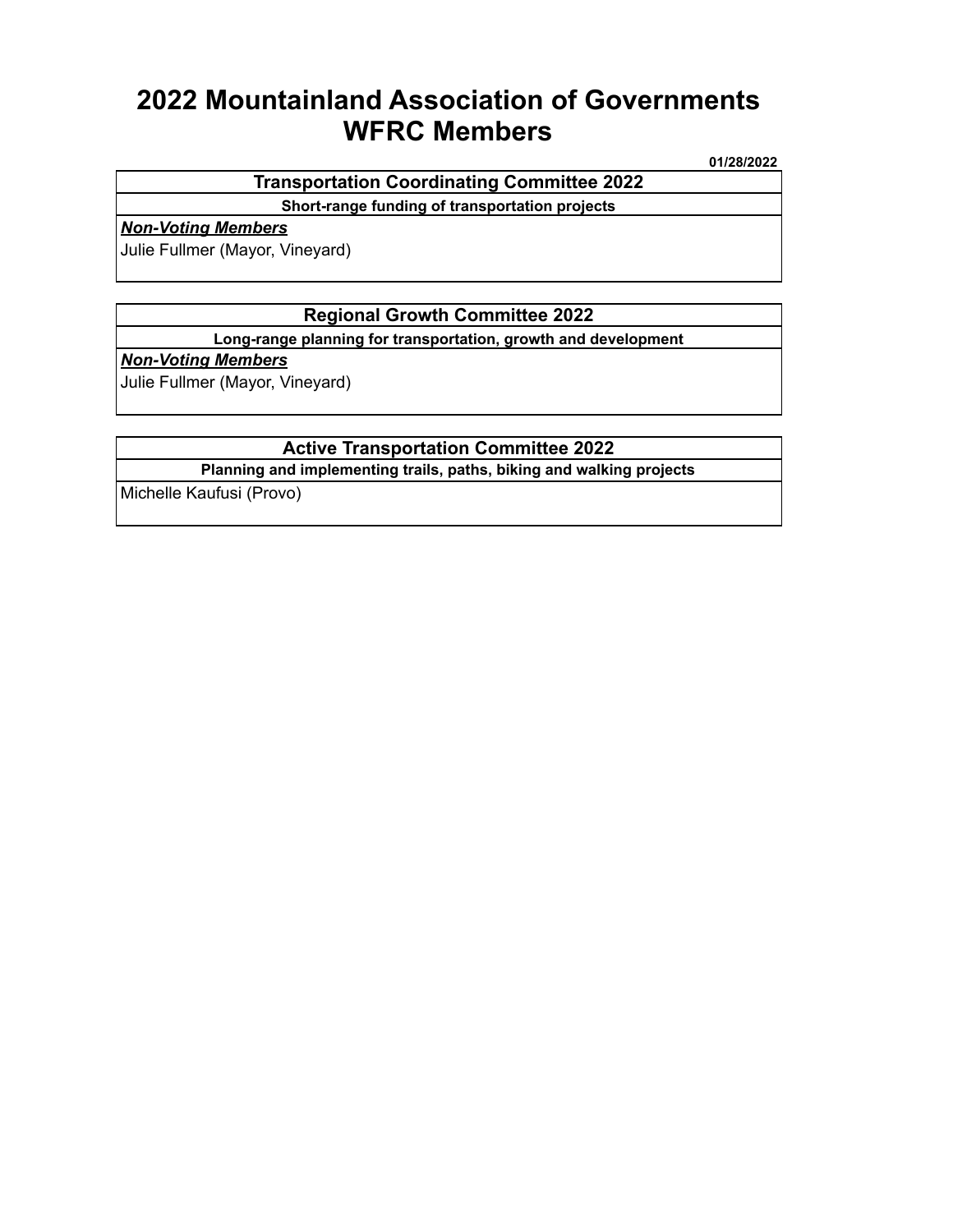# **2022 Utah Department of Transportation WFRC Members**

**01/28/2022**

### **Wasatch Front Regional Council 2022**

**Governing body for WFRC; principally local elected officials from around the region** Member - Carlos Braceras

Alternate - Teri Newell

### **Transportation Coordinating Committee 2022 Short-range funding of transportation projects**

### **Voting**

Member - Kevin Van Tassell

Member - Natalie Gochner

#### **Non-Voting**

Member - Teri Newell

Alternate - Ben Huot

|                                                                | <b>Regional Growth Committee 2022</b> |  |  |
|----------------------------------------------------------------|---------------------------------------|--|--|
| Long-range planning for transportation, growth and development |                                       |  |  |
| Voting                                                         |                                       |  |  |
|                                                                | Member - Natalie Gochnour             |  |  |
|                                                                | Alternate - Kevin Van Tassell         |  |  |
| Non-Voting                                                     |                                       |  |  |
| Member - Ben Huot                                              |                                       |  |  |
|                                                                | Alternate - Andrea Olson              |  |  |
|                                                                |                                       |  |  |

| <b>Active Transportation Committee 2022</b>                          |                                       |  |
|----------------------------------------------------------------------|---------------------------------------|--|
| Planning and implementing trails, paths, biking and walking projects |                                       |  |
|                                                                      | Member - Heidi Goedhart               |  |
|                                                                      | Alternate - Ben Huot and Andrea Olson |  |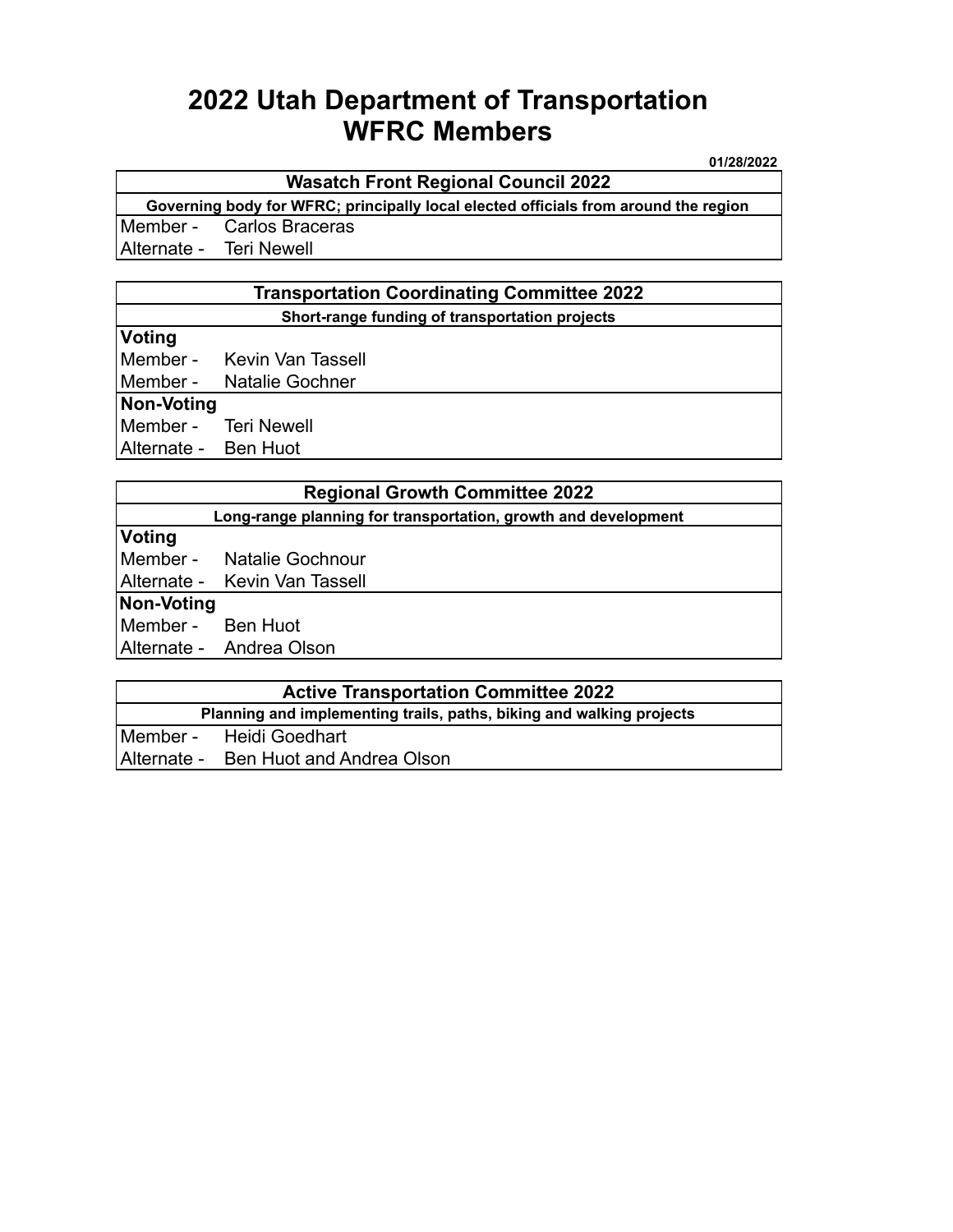# **2022 Utah Transit Authority -- WFRC Members**

**01/28/2022**

### **Wasatch Front Regional Council 2022**

**Governing body for WFRC; principally local elected officials from around the region** Member - Carlton Christensen Alternate - Beth Holbrook

### **Transportation Coordinating Committee 2022 Short-range funding of transportation projects**

## **Voting**

Member - Carlton Christensen

Member - Beth Holbrook

### **Non-Voting**

Member - Russ Fox Alternate - Kerry Doane

|                                                                | <b>Regional Growth Committee 2022</b> |  |  |
|----------------------------------------------------------------|---------------------------------------|--|--|
| Long-range planning for transportation, growth and development |                                       |  |  |
| Voting                                                         |                                       |  |  |
|                                                                | Member - Beth Holbrook                |  |  |
|                                                                | Alternate - Carlton Christensen       |  |  |
| Non-Voting                                                     |                                       |  |  |
| Member - Russ Fox                                              |                                       |  |  |
|                                                                | Alternate - Kerry Doane               |  |  |

| <b>Active Transportation Committee 2022</b>                          |  |
|----------------------------------------------------------------------|--|
| Planning and implementing trails, paths, biking and walking projects |  |
| Member - Russ Fox                                                    |  |